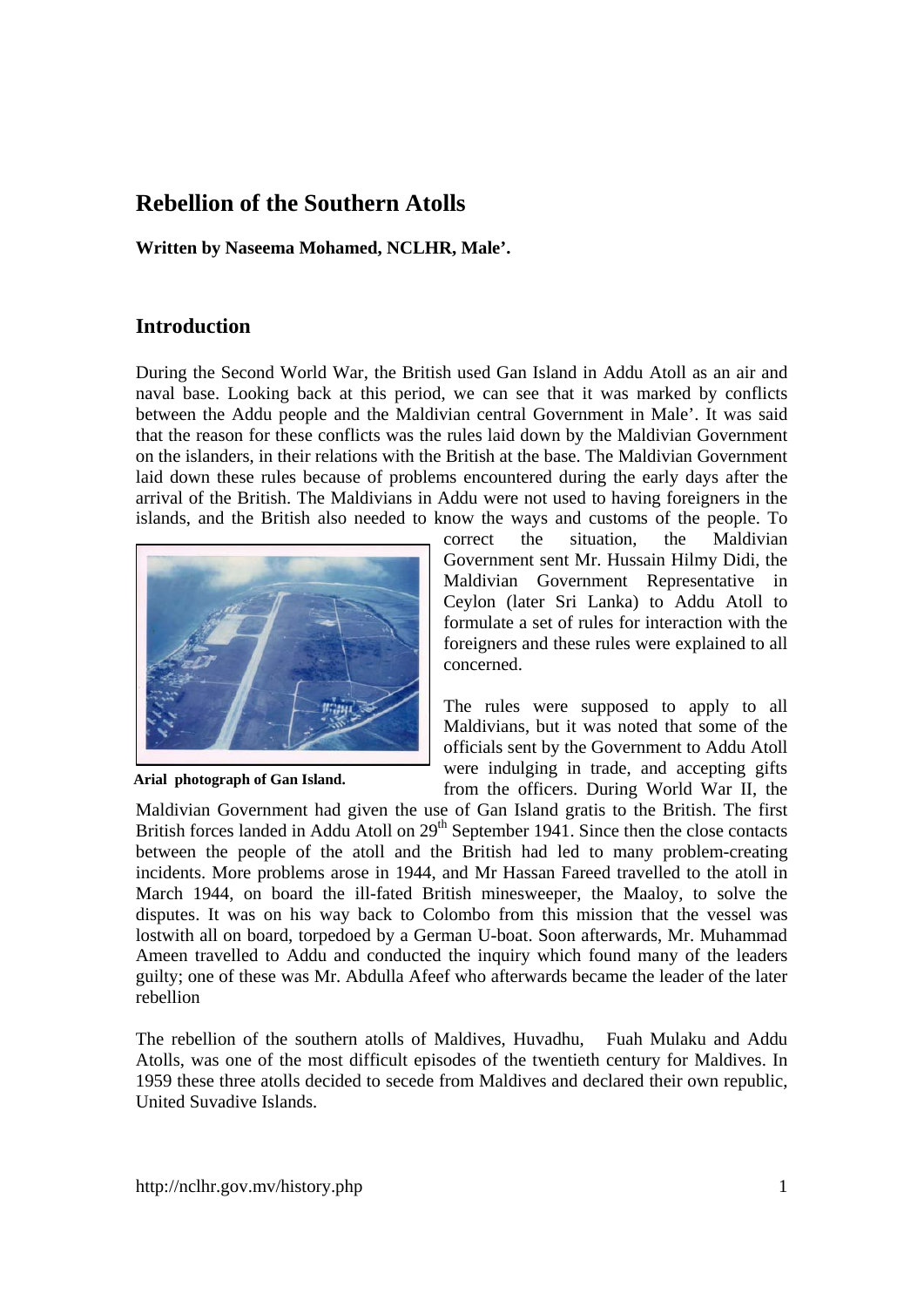When the events that led to the declaration of a separatist government in these southern atolls are studied, it becomes evident that behind the movement there was encouragement from the British, who had a base in Gan Island in Addu Atoll. Some of the events during this rebellion can be seen to have been planned ahead.

The members of the Maldivian Cabinet during the period leading to this event, i.e. in 1955, were as follows:

| Maldivian Government Representative in ColomboMr. Muhammad Zaki |  |
|-----------------------------------------------------------------|--|

On 10<sup>th</sup> April 1955, Mr. Muhammad Zaki, Mr. Ibrahim Nasir, Mr. Muhammad Ibrahim Didi and Mr. Umar Maniku were made Ministers of State. On 29<sup>th</sup> June 1956, the following changes were made to the Cabinet:-

|                     | Attorney GeneralSheikh Muhammad Jameel Didi                                    |
|---------------------|--------------------------------------------------------------------------------|
|                     | Mr. Ibrahim Fareed Didi, Mr. Ahmed Kamil Didi and Mr. Hussain Habeeb were made |
| Ministers of State. |                                                                                |

In 1956, the British negotiated with the then Prime Minister Amir Ibrahim Faamuladeyri Kilegefaanu to lease Gan Island for a period of 100 years. The initial agreement was for the Maldives to lease Gan Island in Addu Atoll to the British for a sum of sterling pounds 2000 per annum. The Maldivian sultan at the time was Sultan Muhammad Fareed I. This initial agreement was discussed during a visit of the Maldivian Prime Minister to Colombo before consultation with the Maldivian Cabinet and the Parliament.

The Ceylon Government and the British had decided that the British bases in Ceylon would be returned to Ceylon the following year and hence the necessity for the British to acquire a base in Maldives, which would be a strategic alternative.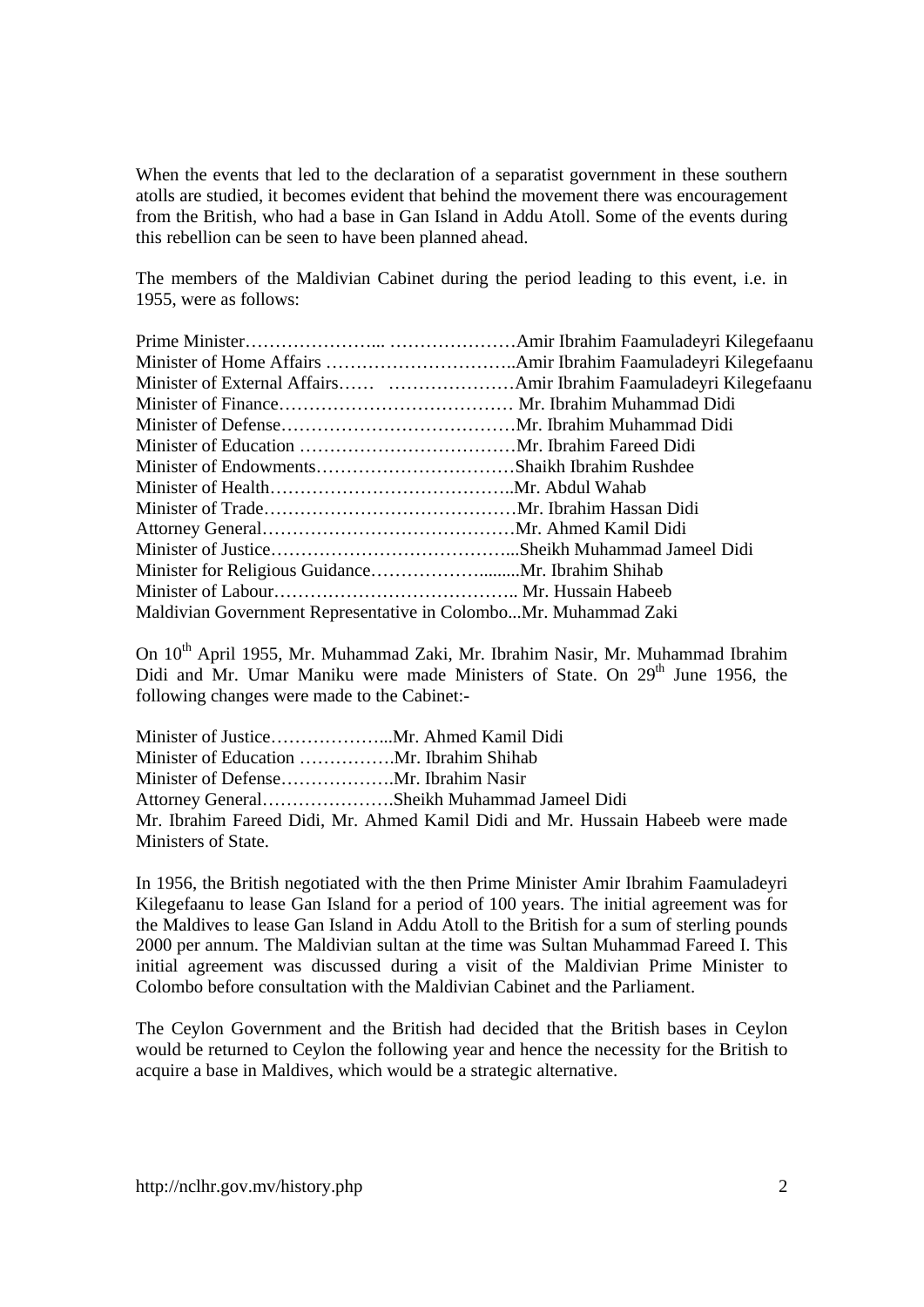On his return from Colombo, the Prime Minister consulted with his Cabinet on the initial agreement with the British and the proposed draft of the final agreement. The cabinet members discussed the matter and agreed to pass the initial document, but did not agree on the final draft. This final agreement would have to be passed by the Cabinet and by the Majlis and also by a referendum held among the people. In the meantime, on  $25<sup>th</sup>$ November 1955, the first group of British consisting of 13 men arrived in Addu Atoll.

The British Deputy High Commissioner in Ceylon Mr. Coster arrived in Male' by an R.A.F. flight on 13<sup>th</sup> December 1956, for discussions on the British base in Gan in Addu Atoll. The initial agreement was signed on  $15<sup>th</sup>$  December 1956, between Maldivian Prime Minister Amir Ibrahim Faamuladheyri Kilegefaanu and the Deputy British High Commissioner in Ceylon.

The initial agreement was based on Article 4 of an agreement signed between the Maldivian and British Governments on  $1<sup>st</sup>$  January 1953. In this article it was stated that if the protection of any Commonwealth country or the Maldives required the presence of British forces in the islands, the Maldives would make their stay possible.

With the problem of the agreement with the British, a group of Maldivians started their demands for Maldives' independence from the British, an end to the state of being a British protectorate. Chief among these were Mr. Ibrahim Nasir and Sheikh Ibrahim Rushdee. Sheikh Ibrahim Rushdee wanted to do away with agreements and gain full and complete independence for Maldives. There were many who seconded his call. Among these were Mr. Ahmed Zaki, Mr. Ibrahim Rasheed, Mr. Ibrahim Shihab, Mr. Hassan Zareer, Mr. Muhammad Imaduddin, Mr. Farooq Ismail, Mr. Jaufar Kamaluddin, Mr. Adnan Hussain, Sheikh Muhammad Jameel, Mr. Muhammad Ismail Didi and elder academic Mr. Malim Muhammad Didi. Regarding this decision, Mr. Malim Muhammad Didi is reported to have said; "So far we have been saying 'yes sir', so let us also see what happens when we say 'no sir'".

Soon afterwards Prime Minister Amir Ibrahim Faamuladheyri Kilegefaanu visited Addu Atoll where some young people of the Atoll too expressed their opposition to the agreement with the British.

A short time later, the British High Commission in Colombo sent a final copy of the agreement they had drafted for the Sultan's ratification. The High Commissioner in Colombo was now Mr. Alexander Morley. The British Liaison Officer stationed in Gan was Major Phillips.

The first incident in the rebellion took place on the night of  $31<sup>st</sup>$  December 1958.

A group of the local people tried to attack the Maldivian staff, but all except one member of the team were taken to safety in Gan Island by the British. The one member who did not escape was Mr. Anwar Hilmy Didi who was mistaken for Mr. Ahmed Zaki and was attacked by the mob. He was seriously injured before he too was rescued by the British.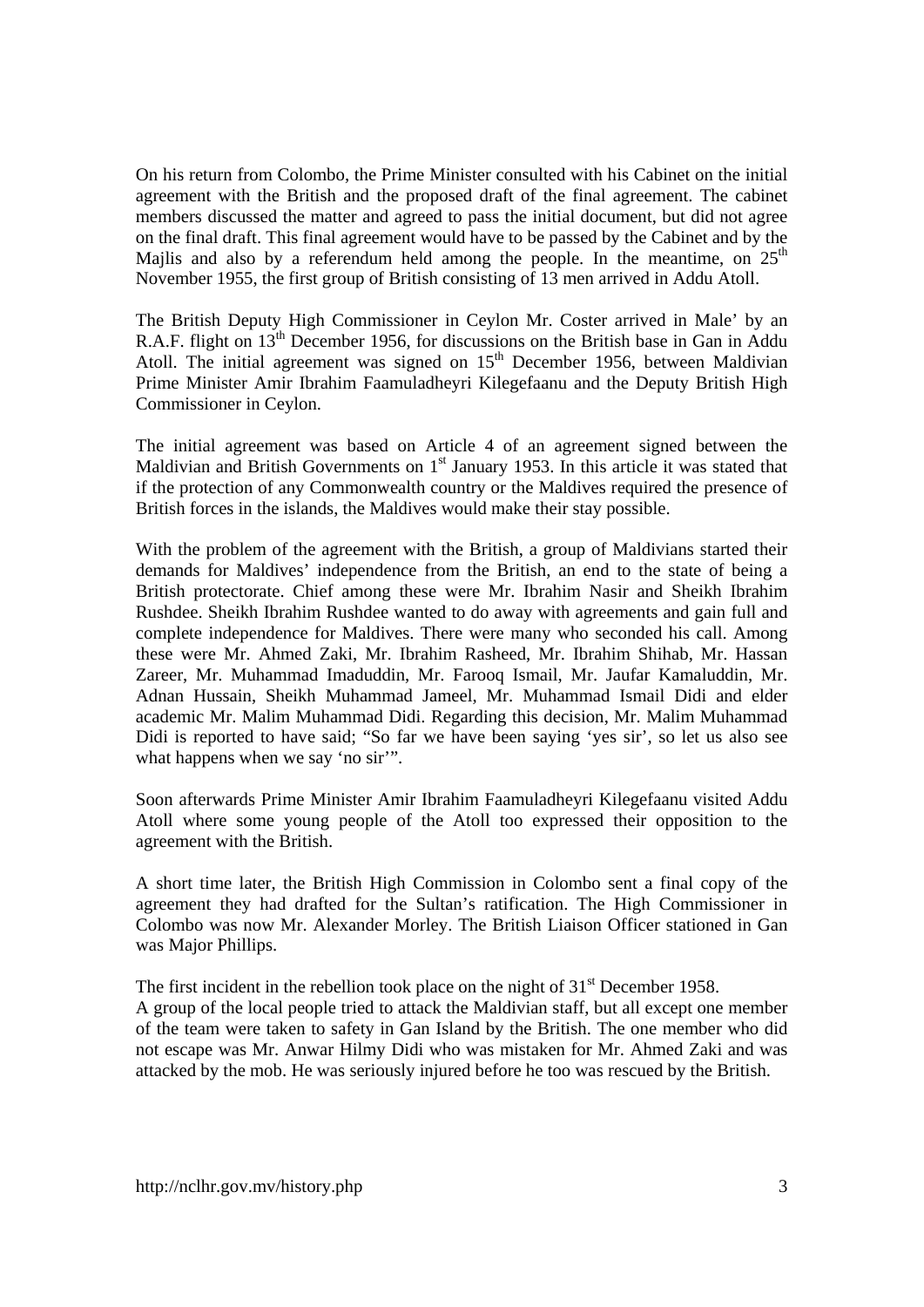As a result of signing the initial agreement, the population of Gan and Feydhoo were displaced. The Maldivian Government magistrate in Addu Atoll was Mr. Abdullah Afeef. His assistants, chosen by the Maldivian Government were, Mr. Moosa Anwar, Mr. Muhammad Saeed and Mr. Ahmed Didi (Ibrahim Beyyage).

### **Agreement on Lease of Gan and Territory in Addu**

During 1956, with the impending handover of the British naval and air bases in Ceylon (Sri Lanka) to the Ceylon Government, the British felt the necessity of having an alternative base in the region. The geographical position of Maldives in relation to the countries of the region made the islands a good alternative. During the Second World War, Britain had used the Gan Island base successfully, and this may have been one of the reasons for choosing the island for an air base. During the war, in addition to the air base, they had also used the natural harbour enclosed by the islands of Addu Atoll.

In 1956, the British held discussions in Colombo with the then Maldivian Prime Minister Amir Ibrahim Faamuladeyri Kilegefaanu on a new agreement, by which Maldives would lease Gan and 110 acres of land in Hithadhoo to them for a period of 100 years, for a sum of 2000 sterling pounds per annum.. The heads of agreement was discussed in Colombo between the British authorities and the Maldivian Prime Minister Amir Ibrahim Faamuladeyri Kilegefaanu, and passed by the Cabinet later in Male'. The heads of agreement quoted an article in a previous agreement made between Maldives and Britain on 1<sup>st</sup> January 1953, which stated that if the need for protection of any Commonwealth country or the Maldives arose, the Maldivian Government would facilitate the use of her territory by the British. Based on this agreement there were many other clauses in the heads of agreement, paving the way for a more comprehensive final agreement. The heads of agreement also stated that Maldives could consider the sale of the land to the British. This agreement was initialled by the British Deputy High Commissioner Mr. Costar and the Maldivian Prime Minister on  $15<sup>th</sup>$  December 1956 in Male'.

The Maldivian Cabinet were not in favour of leasing Gan for such a long period and did not pass the draft of the final agreement which was sent to Male' at a later date. By then the British had come to Gan and started work on the airbase, and on a wireless station on Maamendoo.

### **Re-location**

Gan Island had to be evacuated to make way for the construction of the airbase. The population of Gan Island was to be moved to neighbouring Feydhoo, and the Feydhoo islanders moved to Maradhoo. The new housing was to be provided by the British Government.

The relocation was not a move welcomed by the people of the island. On  $16<sup>th</sup>$  November Feydhoo islanders' relocation to the eastern part of Maradhoo Island began. By  $28<sup>th</sup>$ December the removal was complete. The occupants of sixteen houses belonging to the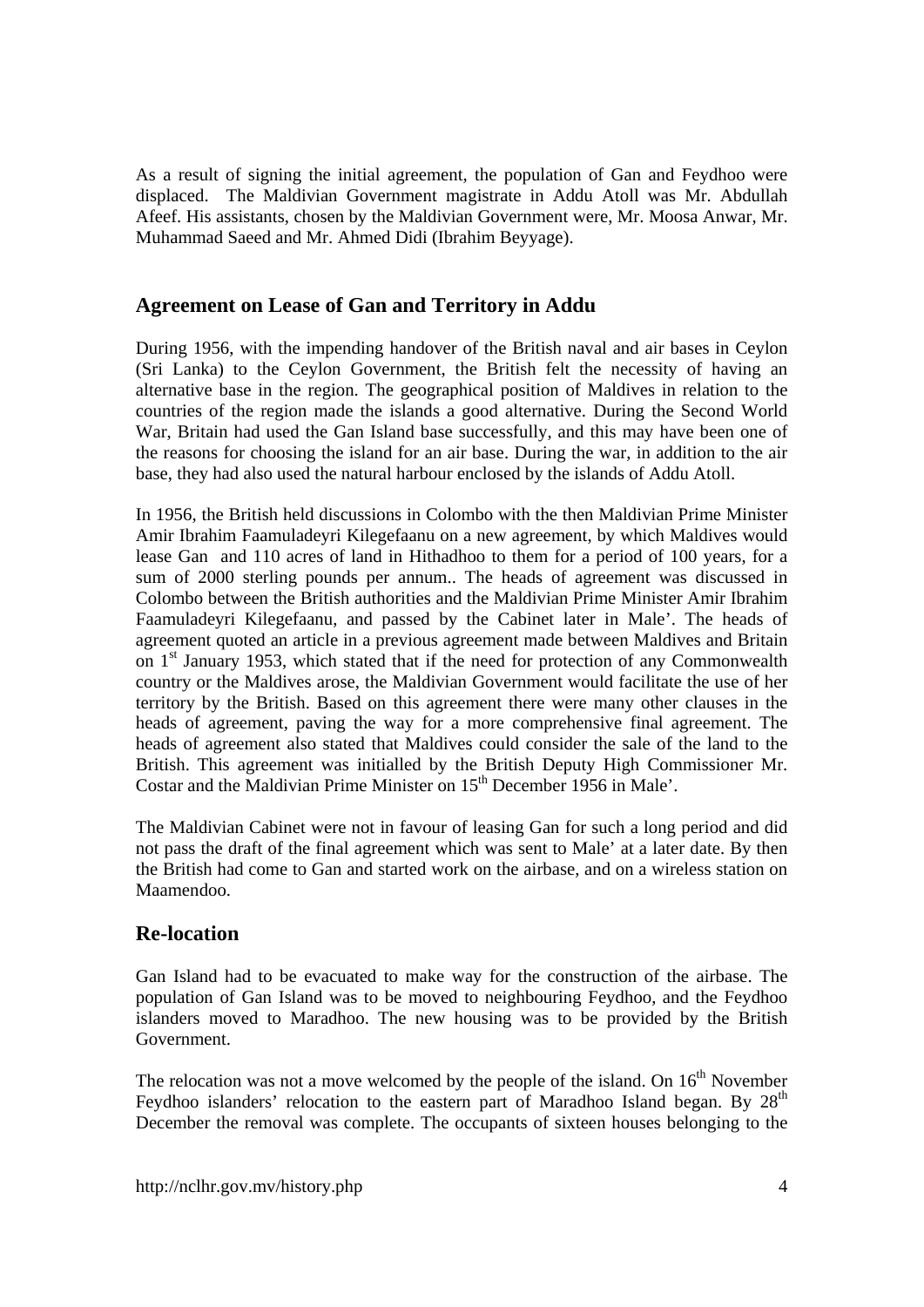original population of Maradhoo were moved to a new location in Maradhoo. The evacuation of the Gan Islanders to Feydhoo began on  $8<sup>th</sup>$  December 1957. But after the riots of 31<sup>st</sup> December 1958, the Maldivian Government called for a temporary halt to this process. The cost of this evacuation was borne by the Maldivian Government.

The Maldivian Government had proposed that the Gan Islanders be re-located in Gan in Huvadhu Atoll instead of Feydhoo so as not have to re-locate the population of Feydhoo and Maradhoo, but the Gan islanders did not like this idea, as they wished to be as close as possible to their original home.

### **Resignation of Amir Ibrahim Faamuladeyri Kilegefaanu**

The Prime Minister Amir Ibrahim Faamuladeyri Kilegefaanu resigned on  $10<sup>th</sup>$  December 1957, for reasons of ill-health, and Mr. Ibrahim Nasir was elected as the new Prime Minister of Maldives.

On 5th March 1958, the British High Commissioner in Ceylon Mr. Morley arrived in Male', with their final draft of the agreement, but this draft was not acceptable to the Maldivian Government. Accompanying Mr. Morley was the Commander-in-Chief of the East Indies, Admiral H. W. Biggs and the First Secretary of the British High Commission in Colombo. During their four-day stay, more discussions were held on the Addu problem. The ship departed on  $9<sup>th</sup>$  March 1958, leaving behind the First Secretary of the British High



**Amir Ibrahim Faamuladeyri Kilegefaanu** 

Commission in Colombo Mr. Kenneth A. East, for more discussions with the Government. Mr. Morley returned to Male' on 15<sup>th</sup> March 1958. The revised agreement drafted by the Maldivian Government was presented to the Majlis and it was then decided to present this draft to the British High Commissioner. Discussions were held between the British and the Maldivian Government regarding this draft, but the High Commissioner left for Colombo on  $1<sup>st</sup>$  April 1958, without the two sides reaching an agreement.

At about this time, the Maldivian Government engaged the services of Mr. K.C. Nadarajah, a British-educated Ceylonese (Sri Lankan) barrister to advise them. Since the heads of agreement about Gan were initialled, the R.A.F. had been proceeding with work there, but Mr. Nadarajah, who had been consulting international lawyers in Geneva, claimed their authority for the view that at that time the R.A.F. were trespassing, since no final agreement had been signed. The Maldivian Government requested the R.A.F. not to use Maldivian labour until an agreement was signed, but the British riposted by raising their wages. The Maldivian Government asked the R.A.F. for aid for its police force, to enable it to deal with the revolt in the southern atolls. This, the Maldivian Government felt, would demonstrate to the world that, contrary to widely held suspicions, Britain had no sympathy with the insurgents who had professed for the R.A.F. in their dispute with the legitimate Government in Male'.(The Times, London, 1<sup>st</sup> May 1959).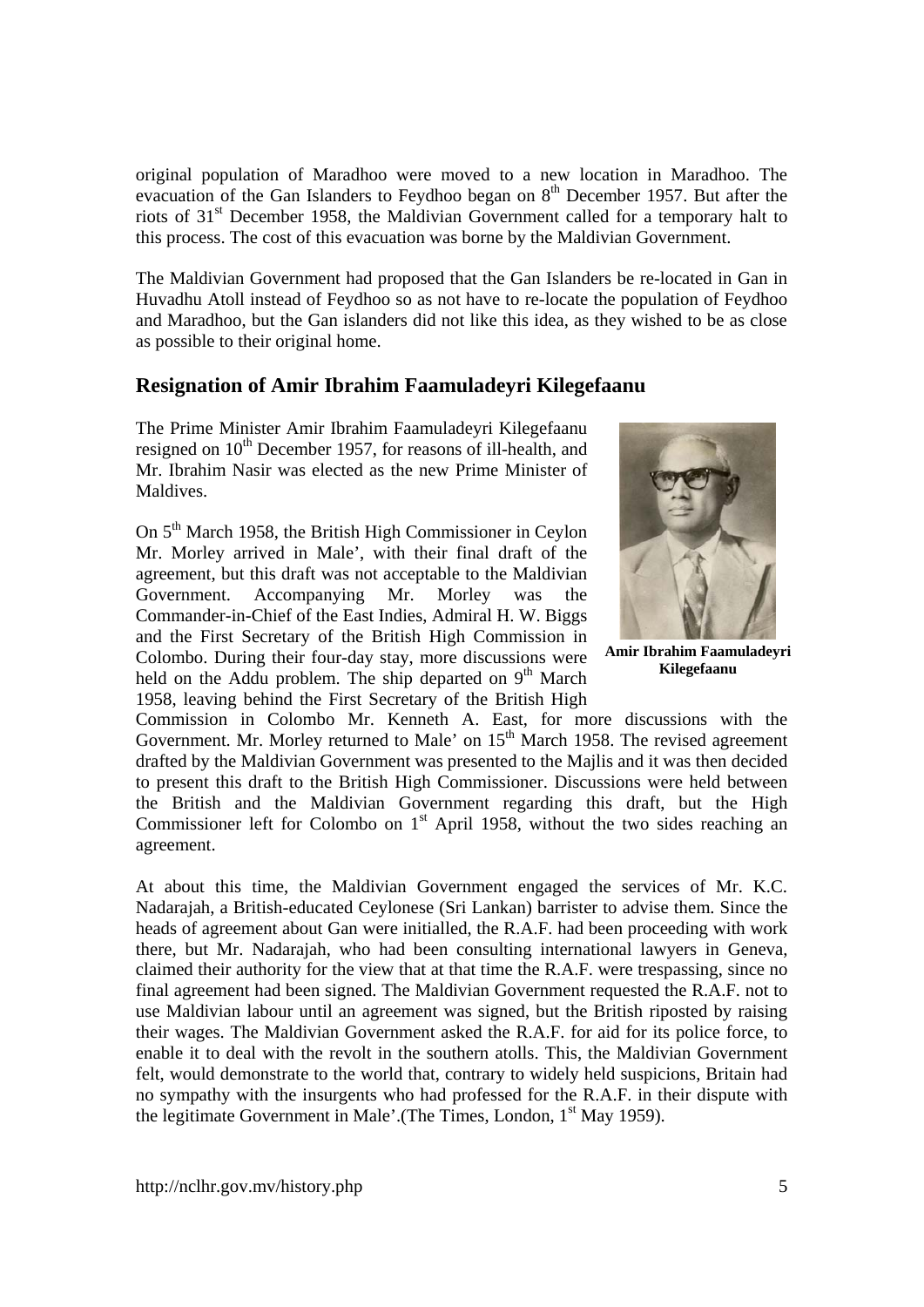A permanent committee to deal with the Addu situation was formed on  $6<sup>th</sup>$  November 1958. On  $18<sup>th</sup>$  December 1958, the Liaison Office in Addu Atoll was brought under the Office of the Maldivian Government Representative in Colombo.

### **Rebellion in Addu**

On 30<sup>th</sup> December 1958, the Maldivian Government Representative in Ceylon Mr. Ahmed Zaki arrived in Addu Atoll, with a directive from the Government, for Maldivian labourers to stop working for the British. Besides this order, the letter said that the duty which was routinely paid by all boats in Maldives was to be levied on boats in Addu as well. He was accompanied by Mr. Anwar Hilmy.

The Government orders played into the hands of people who wanted trouble between the Maldivian Government and the Addu population. The letter containing the above information was read out by Mr. Abdulla Afeef, the magistrate of the Maldivian Government in Addu, to the population of Hithadhoo on the night of 31 December 1958.

Such letters were routinely read to the people after Friday prayers, but this time the arrangement was made to read it at night, which in itself was reason for the Maldivian Government to suspect that the intention was to cause rioting among the people. As expected, this led to a riot that ended with violent demonstrations, and an inflamed mob heading in their boats to Gan. They attacked "Maaran'ga" the Government office in Gan, looted the premises, set the place on fire and then went off in search of Mr. Zaki, who was given refuge on a British ship in the harbor. It was noted by people who witnessed the event that the British officers stood by while the office premises were torched, without attempting to stop any of the rioters. Adduans who were



**Mr. Ahmed Zaki** 

at the site, said that the whole episode had been arranged earlier. Each man seemed to know their particular part in the "drama." Although the senior members of the British did not act openly in this way, encouragement was given to these activities by some of the others, including members working for the Costaines construction company. Major Phillips, the British Liaison Officer, was also thought by some Adduans to have played a part in encouraging these activities.

On  $9<sup>th</sup>$  January, a commission of high level members of the Government went to Addu to check on the situation there and to see for themselves the condition of the people who had been re-located. They were not happy with the accommodation prepared for the evacuees. On the day of their departure from Addu,  $12<sup>th</sup>$  January 1959, there was another riot by the Gan Islanders ending in a bodily attack on the members of the Commission. Again the R.A.F. men stood by and watched the proceedings while people from the other three islands saved the Government officials. The members of the Commission returned to Male' leaving behind Mr. Abdul Majeed Mahir as Liaison Officer. The Atoll Chief was Mr. Muhammad Zahir.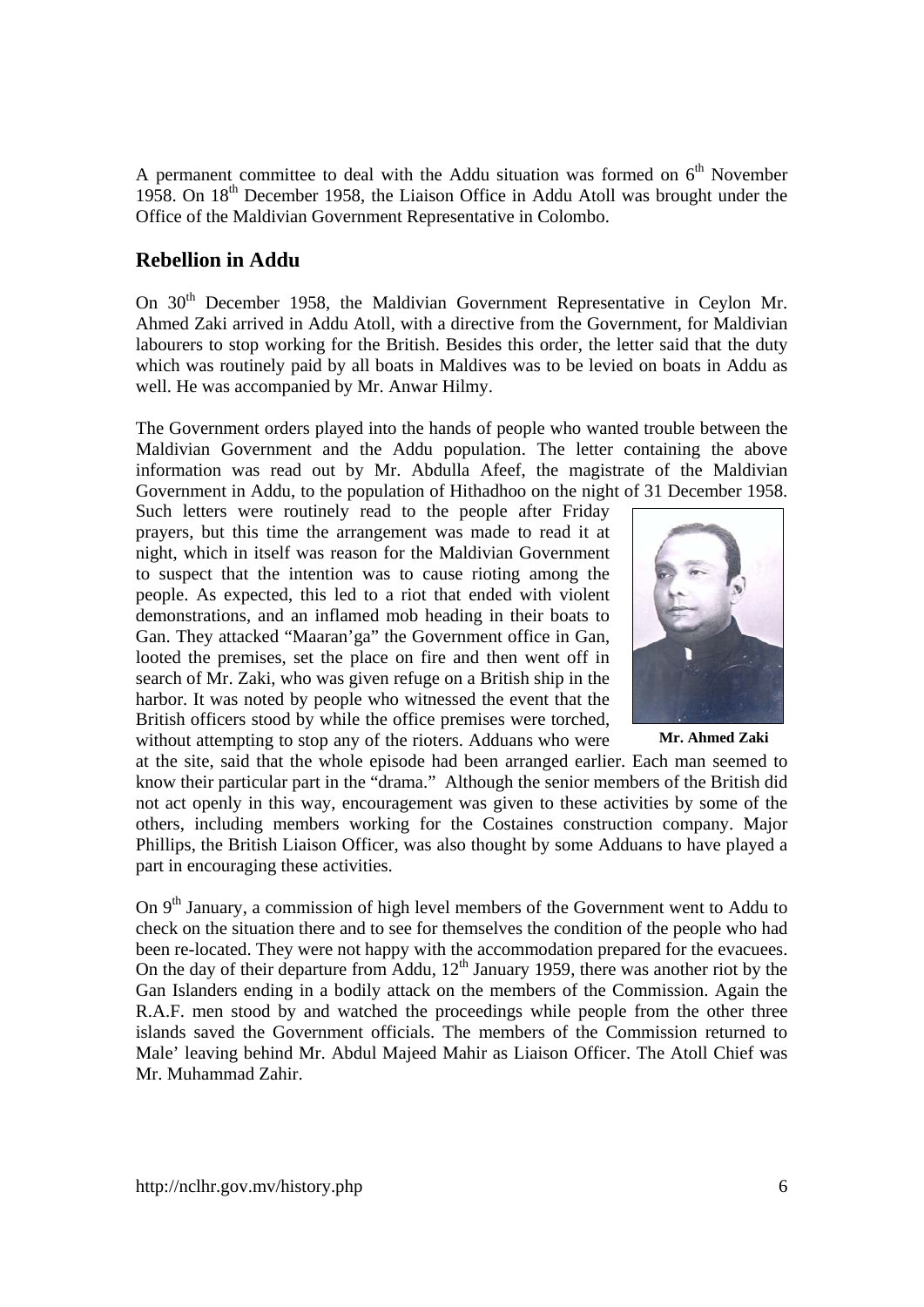On 11<sup>th</sup> January, a committee was chosen by the Maldivian Government to negotiate with the British on Addu Atoll. The committee members were the following:-

- 1. Mr. Hassan Zareer (Chairman)….Deputy Prime Minister
- 2. Mr. Farouk Ismail……………….Minister of Justice
- 3. Mr. Ibrahim Shihab……………...Minister of Education
- 4. Shaikh Ibrahim Rushdee………...Minister of Endowments
- 5. Mr. Ahmed Hilmy Didi………… Minister of Health
- 6. Mr. Ahmed Zaki…………………Maldivian Government Representative in Ceylon
- 7. Mr. Ibrahim Rasheed…………….Under-Secretary of Ministry of Home Affairs.

The committee members left for Colombo on  $14<sup>th</sup>$  January 1959. Negotiations soon began between the British and the Maldivian Government regarding the agreement on the lease of Gan. A committee drawn from the People's Majlis was given the mandate to study and work on a Maldivian draft of the Addu agreement. This amended draft was completed on 24<sup>th</sup> March 1958 and was presented to the Majlis where each point was debated and passed. This draft was presented to the British High Commissioner on 1<sup>st</sup> April 1959.

### **Secession of the three Southern Atolls**

The leaders of the rebellion in Addu sent delegates to the neighbouring atolls of Fua Mulaku and Huvadhoo, to persuade them to join in seceding from the Maldivian Government. In February of the same year, these two atolls also joined in the rebellion, and the three atolls formed the United Suvadive Islands, declaring themselves independent of the Government in Male'. Fua Mulaku Atoll joined on  $6<sup>th</sup>$  February and Huvadu Atoll on  $17<sup>th</sup>$  February. The Government in Male' heard of this secession on  $13<sup>th</sup>$ March when the news was broadcast over the radio channels. Throughout this period, the British maintained close relations with the breakaway factions, while carrying on their work on Gan and Hithadhoo.

Negotiations were going on in Colombo between the ministerial delegation from Maldives and the British. The Maldivian Government requested the reduction of the period of the lease from 100 years to a shorter period. The British were keen to finish the negotiations and the business of resettling the Gan Islanders so that work on the base could be completed, and come to a proper agreement on the lease of Gan. When the news of the secession of the three southern atolls was announced, the Maldivian delegation broke off the talks and returned to Male' for further briefing.

The Maldivian Government noted with concern that there was evidence of indirect encouragement by the British in Gan to increase the frustrations of the people of Addu. By now, the Addu people were working under the British, on construction as well as other jobs. This made them feel that they would be better off with the British than with the government in Male'.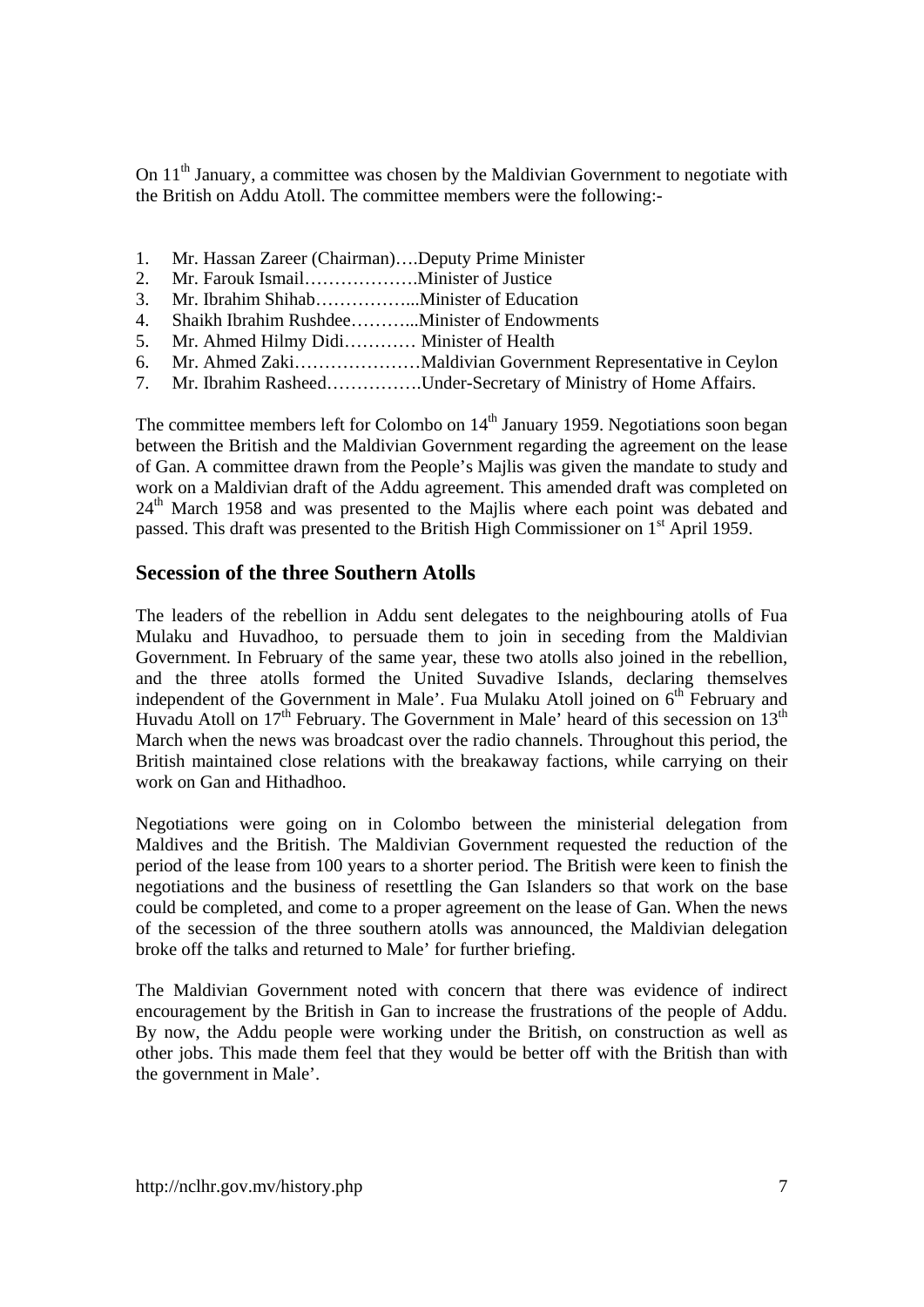The rebels of Huvadhoo Atoll said that there was famine in the atoll and many people had died of hunger and this story was widely circulated. They reported that they had had no rice for the last six months and that about 40 people had died of hunger. The British sent the ship, the Starline Trader to Havaru Thinadhoo with food. An inward telegram to the Commonwealth Relations Office on the  $22<sup>nd</sup>$  of March 1959 from Gan stated that the German Captain of the ship, who went ashore on the island, saw no obvious signs of starvation. To the contrary, he "was given lunch, and was presented with 16 chickens, 100 eggs, coconuts and bananas". The R.A.F. Police Corporal who witnessed unloading of the food items and surveyed the shore through binoculars confirmed that starvation was not present.

On 30<sup>th</sup> March the Maldivian Government sent a vessel, the "Elizabeth Boye" to Fua Mulaku, with some officers under the command of Mr. Moosa Maniku, to try to take back the island. But they were met with stiff resistance from the island and the ship returned to Male'.

# **Referendum of 4th April 1959**

On  $4<sup>th</sup>$  April 1959, the Prime Minister's office issued a notice explaining the Addu situation and the existing relations with the British. The government had decided to elect a leader to be given the authority for conducting the operations required to resolve the very difficult situation in the southern atolls. The voting was held in Male' and in all the atolls of Maldives excepting the three southern atolls. The results were declared on  $9<sup>th</sup>$ May 1959. 48 names were polled in the votes, out of which 83% of the votes polled were for the Prime Minister Mr. Ibrahim Nasir. Mr. Nasir was therefore chosen to be the leader in conducting the necessary operations to resolve the situation in the southern atolls.

# **Huvadhoo Invasion**

On  $9<sup>th</sup>$  July 1959, the Ministry of Defense called for volunteers to accompany the Government mission to the southern atolls. The Maldivian Government vessel, the Maldive Star was prepared for the mission and a total of 700 volunteers and army personnel were chosen. Accompanying this small force were Mr. Gadhdhoo Ali Kaeyfaanu and Gadhdhoo Khatheeb Hussain Maniku, two of the leaders from Huvadhoo Atoll who had come to Male' earlier to report on the situation in the atoll. The "Maldive Star" left Male' on  $14<sup>th</sup>$  July 1959, travelling first to Haddummathi, and then on to Gadhdhoo in Huvadhoo Atoll.

It must be noted here that the population of Gadhdhoo were loyal to the Maldivian Government and played a significant role in keeping the Male' Government informed of the situation in the atoll. The leaders of this group were Ali Kaleyfaanu, Gadhdhoo Khatheeb Hussain Maniku, and Ahmed Thakurufaanu. The island of Gadhdhoo was targeted for punishment by the dissidents, possibly because they exhibited their loyalty to the Maldivian government.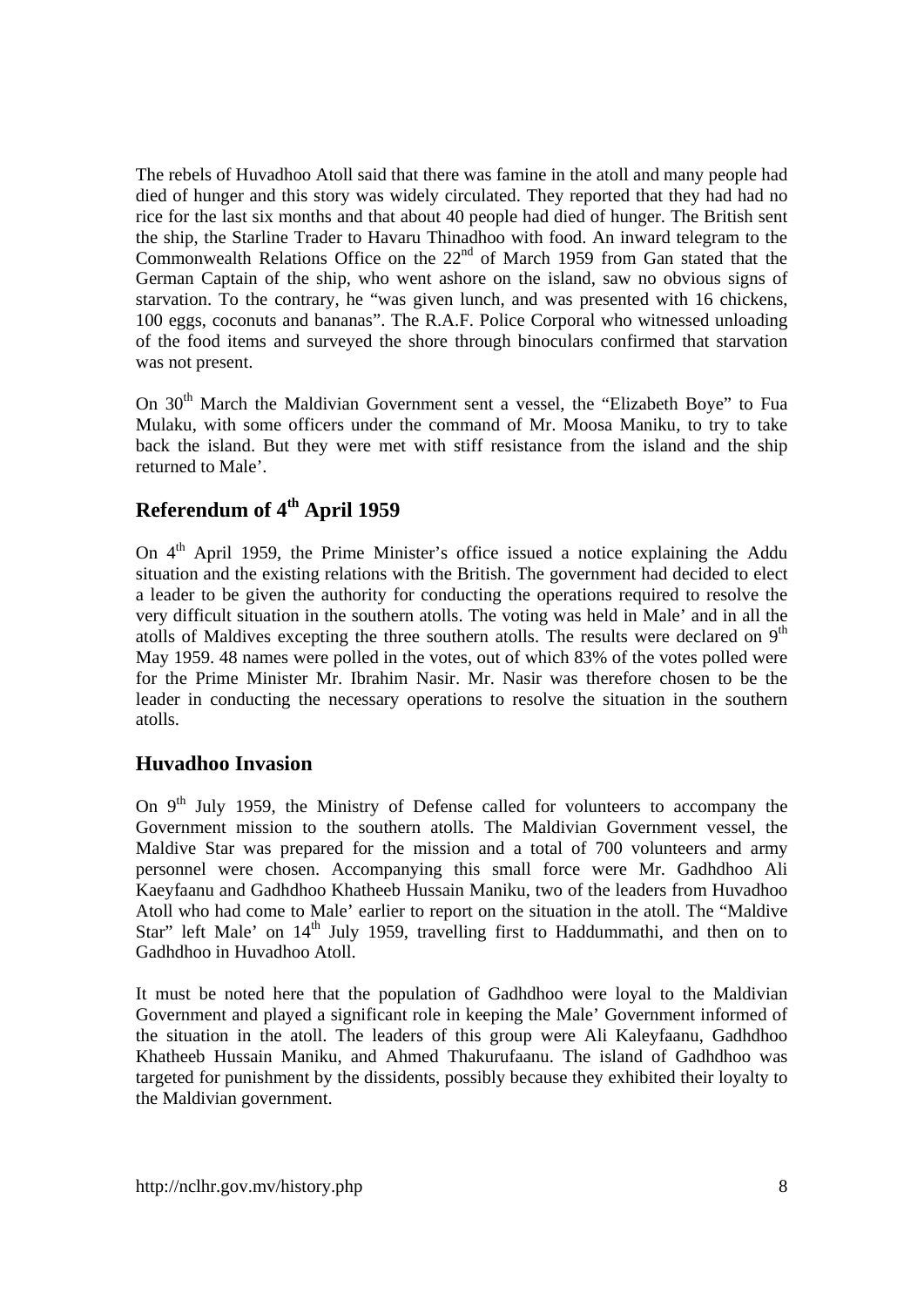When the ship arrived in Gadhdhoo harbour, hostile activities were instigated by members of a "military force" from Havaru Thinadhoo, the capital of the atoll, who had been in charge of Gadhdhoo Island since the beginning of the rebellion. These were about 200 men from Havaru Thinadhoo, calling themselves "sifain" (soldiers) who had roamed the island, looting and terrifying the islanders, consisting mainly of women and children, after most of the able bodied men had been captured and taken away. Soon afterwards, the men from Havaru Thinadhoo capitulated and were handed over to the ship by the islanders. Essential food items were off-loaded from the Maldive Star, which then left for Havaru Thinadhoo.

The population of Havaru Thinadhoo was quite hostile to the Maldivian Government. Letters were sent ashore to the leaders of the rebellion, and orders were given the islanders to submit peacefully and that no harm would come to them, but these orders had no effect. When the Maldivian force led by Mr. Ibrahim Nasir, some Government officials, Maldivian army officers and volunteers, arrived in the island harbor, there was a skirmish in which three of the islanders were injured. It was Friday, and at prayer time the Government force went back to their vessel telling the islanders to submit and come in peace after the Friday prayers. After prayers, the Maldivian force went back to the island and eventually the dissidents gave up, and the leaders of the rebellion in the atoll were brought to the "Maldive Star". The rest of the day and most of the night were spent in unloading necessary foodstuffs from the boat to the island.

The Atoll Chief Mr. N.T. Hassan Didi, who had been in Havaru Thinadhoo when the rebellion took place, had been imprisoned, beaten up, and badly mistreated by the rebels, was also brought to the vessel, where he received a very warm welcome. After picking up the leaders of the rebels, the ship left for Male' on  $18<sup>th</sup>$  July 1959. Fifty army personnel and one hundred civilians who had come aboard the ship from Male' were to stay in Havaru Thinadhoo to look after matters in the atoll.

The rebellion in Fua Mulaku ended formally when a delegation from the atoll came to Male', and the Maldivian Government pardoned the rebel leaders who had joined the other two atolls in seceding from the Maldivian Government. The separation of Huvadhoo and Fua Mulaku isolated Addu Atoll.

# **The 1960 Agreement (The Alport Agreement)**



**Mr. Ibrahim Nasir** 

The talks between the Maldivian Government and Britain which had halted in early 1959 with the political problems in the southern atolls were started again on  $13<sup>th</sup>$  January 1960.

The Maldivian Government was represented by the Prime Minister Mr. Ibrahim Nasir, Mr. Ibrahim Shihab, the Acting Maldivian Government Representative in Ceylon Mr. Ahmed Hilmy Didi, Mr. Ahmed Zaki and Mr. Abdul Sathar Moosa Didi. The British team included the British High Commissioner in Ceylon Sir A.F. Morley, the Assistant Under-Secretary to the Secretary of State Mr. W.W. Clark, Lord Bendon and Mr. Kenneth East.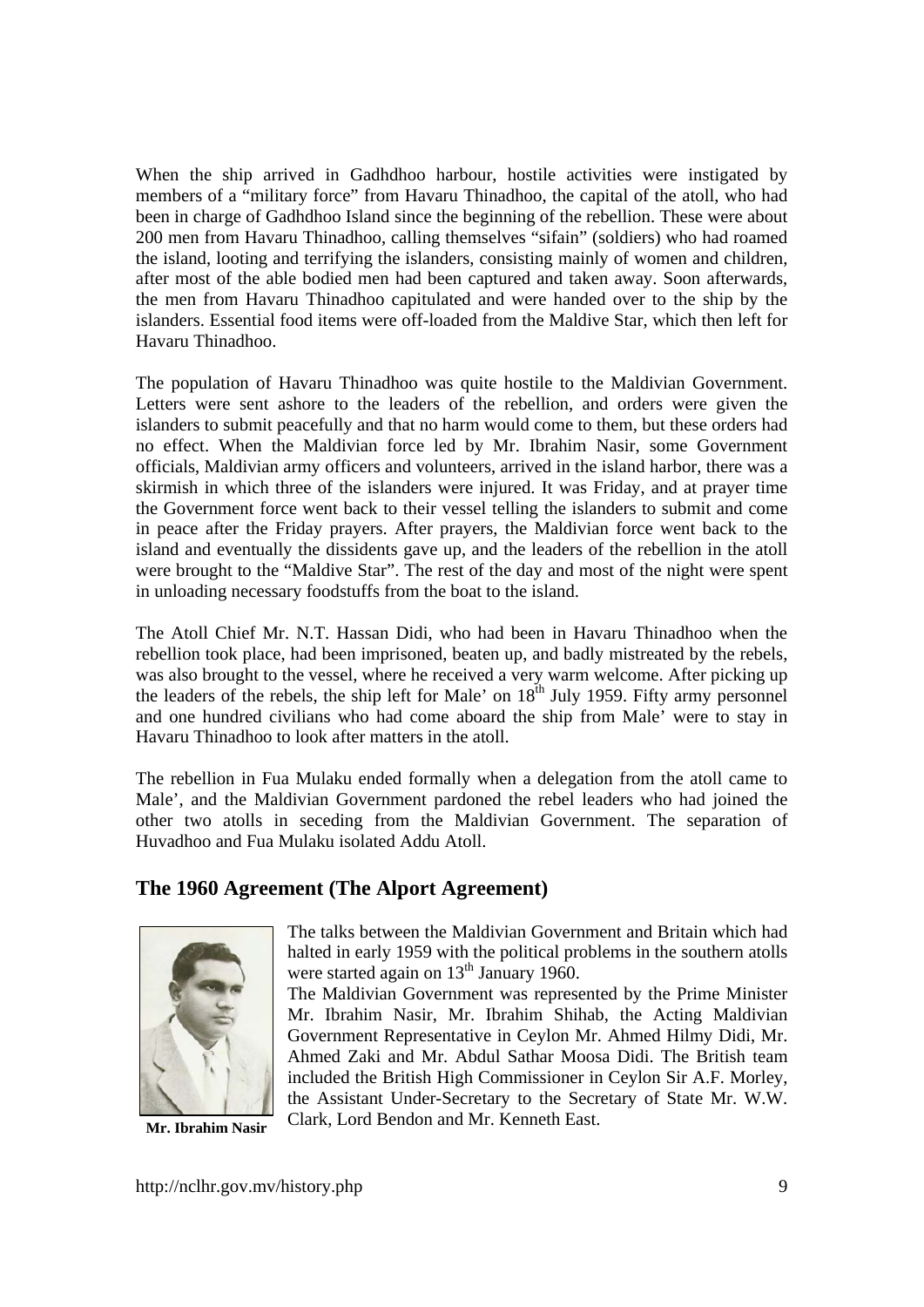These talks ended with the Maldivian Government granting the British free use of the base at Gan and other required land in Addu Atoll, for a period of thirty years. The other points on which discussions were held were also brought to a mutual agreement, and the first drafts were initialled. This new agreement allowed for a representative of Britain to stay in Male', the protection of Maldives by Britain when required, and an aid package of 850,000 sterling pounds to be used in improving health, education, communications and the fisheries industry. Of this amount, 100,000 pounds would be a direct grant to the Maldivian Government budget and the rest would be given for the development projects. The problem of the Addu rebellion would be solved and the atoll brought under the Maldivian Government through British mediation over a period of time.

An invitation to Male' for the signing of the formal agreement on  $14<sup>th</sup>$  February 1960 was extended to the Minister of State for Commonwealth Relations Mr. C. J. M. Alport by the Maldivian Prime Minister Mr. Ibrahim Nasir. Mr. Alport arrived in Male' on the  $13<sup>th</sup>$  of February in H.M.S. Gambia and the formal signing ceremony was held on the following day,  $14^{th}$  February 1960.

On 8<sup>th</sup> October 1960, the first British Representative in the Maldives, Mr. Arthington Davy arrived in Male'. His residence was on the island of Dhoonidhoo, an island lying very close to Male', the capital.

# **Second rebellion**

The Maldivian Government had felt that Huvadhoo Atoll was too large for one atoll office to administer. It had therefore been decided that the atoll would be divided into two administrative regions, one to be the western region under the present atoll office in Havaru Thinadhoo and the other, the eastern region, the atoll office of which was to be situated in Vilin'gili Island in the north east of the atoll. The change was to be made on  $1<sup>st</sup>$  Muharram  $1381(15<sup>th</sup>$  June 1961). The Atoll Chief for the eastern region was already in Vilingili, getting his new office ready for work.

On  $14<sup>th</sup>$  June 1961, there was another rebellion in Huvadhoo atoll. The plans for this rebellion had been made at meetings organized in Addu Atoll and attended by many people from Huvadhoo Atoll. Meetings had also been held in Havaru Thinadhoo. The plan was to once again form a separate government in the three southern atolls as they had done in the first rebellion at the beginning of 1959.

On the night of  $14<sup>th</sup>$  June 1961, a group of people had come in eight boats from Addu to Havaru Thinadhoo. They attacked and captured the Atoll Chief, the wireless operator, ten people who had been housed in the army quarters and the staff in the generator room, and took them back to Addu Atoll as prisoners.

Many houses and the premises of the Huvadhoo Branch of the Qaumee Kunfuni (a national trading company) in Havaru Thinadhoo were looted and all the money and goods had been taken. According to available figures there were goods and money worth more than 364,000 rufiyaa in the office at the time. One of the senior staff of the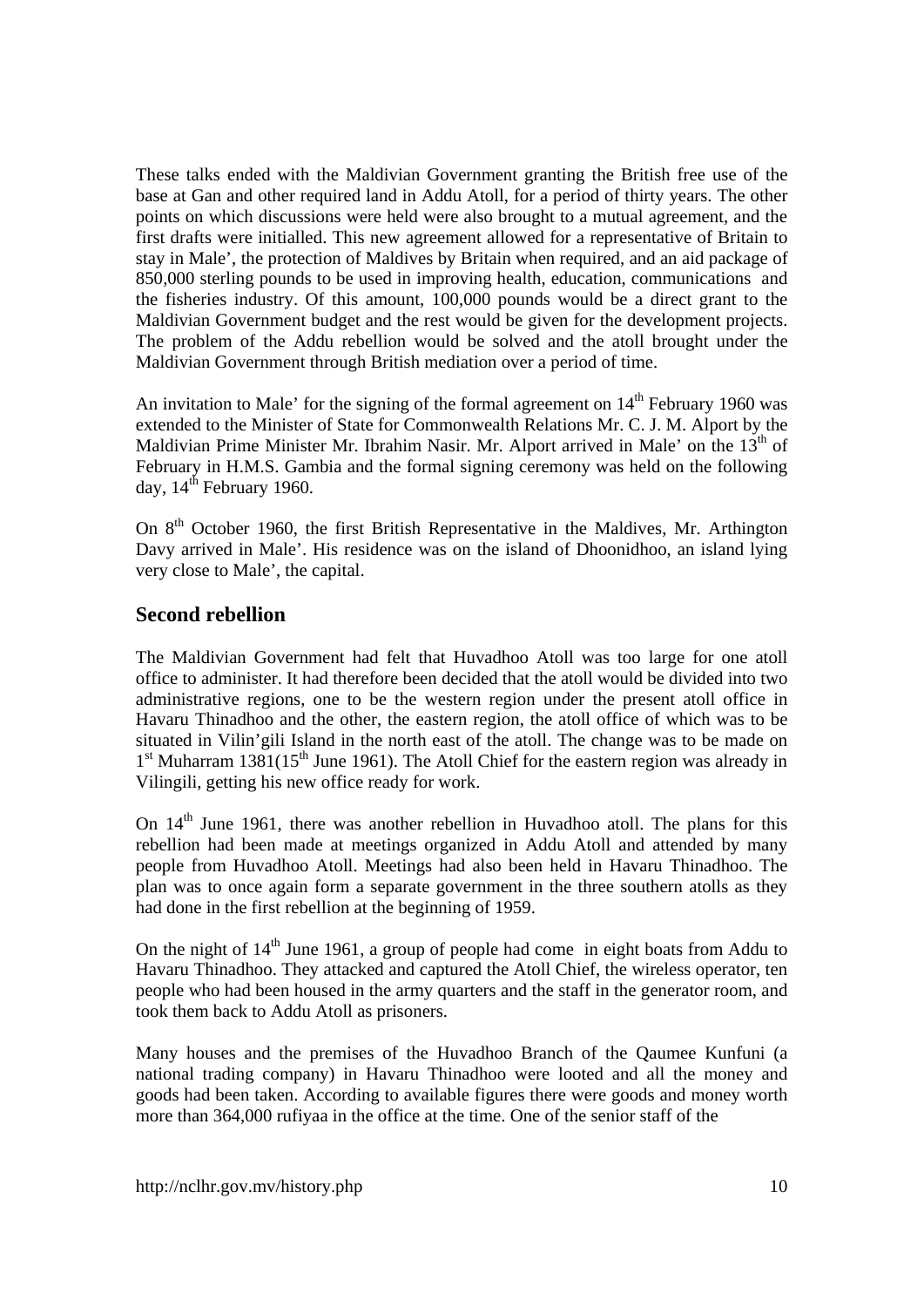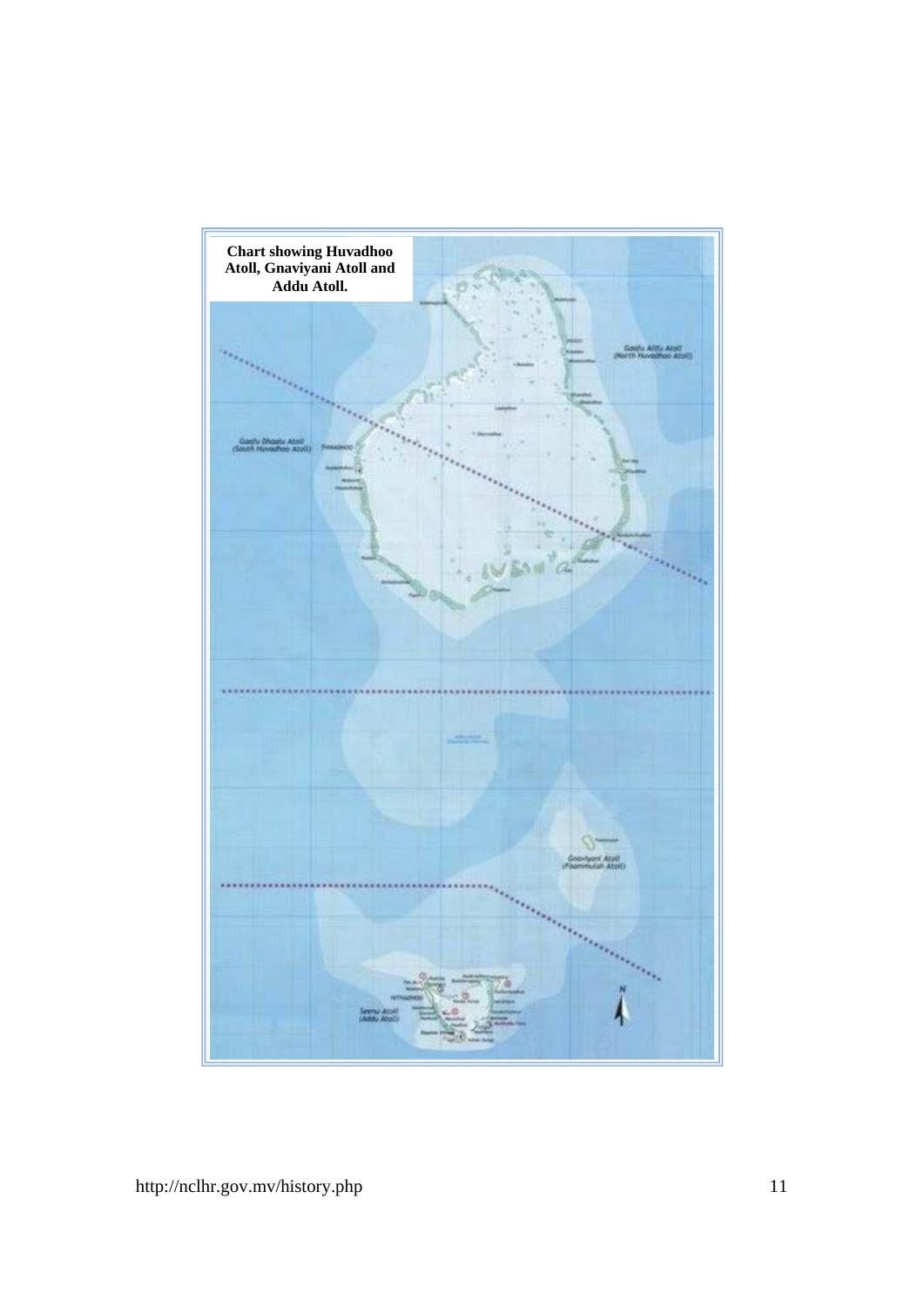company, Ranvikkaa Thuththu Maniku, was killed and many others were seriously injured.

Two hundred men and some of the leaders of the rebellion then travelled in dhonis to Gadhdhoo and beat up the people of the island. They looted homes and took valuables from the terrified population, and then went around the island destroying the houses and buildings. The rebels had sent a boat to Vilingili in the north of the atoll to take the Atoll Chief and the two other administrative staff prisoner and take them back to Addu Atoll.

On 18<sup>th</sup> June the rebellion spread to Fua Mulaku and a group of rebels attacked and injured Mr. Hilihilaage Muhammad Didi and Mr. Mugurige Dhon Maniku, two Fisheries Advisory Board members who were in the atoll, and other Government staff in the Atoll Office. They were then tied up and taken as prisoners to Addu Atoll.

The news of the rebellion in Huvadhoo Atoll was given to the Maldivian Government Representative's Office in Colombo, from where the information was sent to the Prime Minister's Office in Male'. The first information from Huvadhoo atoll reached Male' on  $17<sup>th</sup>$  June, when a Gadhdhoo boat arrived at 11o'clock that night with the news and a letter from the Atoll Chief of the Eastern region of the atoll, Mr. Kuda Ahmed Kaleyfaanu, giving the details he had gathered from atoll sources.

The rebellion which had started in Havaru Thinadhoo, spread from island to island and finally involved all of Huvadhoo Atoll. The Atoll Chief of the Eastern region of Huvadhoo atoll, Mr. Kuda Muhammad Kaleyfaanu who was in the administrative office in Vilin'gili, was also made a prisoner and taken to Addu. Stories of the events that had occurred in the two atolls were brought to Male' by people who had fled the atoll.

The British authorities in Gan took charge of the people taken to Addu as prisoners and treated those who had been injured. They assured the Maldivian Government that these people would be returned safely to Male'. There were thirty prisoners who were returned to Male' by the British within the next two weeks, some of them had very severe injuries.

### **End of Rebellion in Huvadhoo Atoll**

On 28<sup>th</sup> January 1962, the Prime Minister Ibrahim Nasir left Male' for the atolls in the yacht "Silver Crest", accompanied by Mr. Ahmed Hilmy Didi, Mr. Ahmed Zaki, Mr. Muhammad Imadhudhdhin and Mr. Maizan Ibrahim Maniku. Others accompanying him were the navigator Mr. Maalimee Muhammad Maniku and the wireless operator Mr. Maizan Umar Maniku. It was assumed by people in Male' that this was one of the regular trips the Prime Minister had been making to different atolls.

"Silver Crest" headed south and reached Feeali in North Nilande Atoll where it made its first stop. On  $29<sup>th</sup>$  January it travelled to Maamendhoo in Hadhdhunmathi. The yacht picked up nine army officers who were at the island and set sail at 2 o'clock in the morning of 30<sup>th</sup> January, heading towards Huvadhoo Atoll. At this time those on board came to know that the yacht was carrying some sub-machine guns. The yacht reached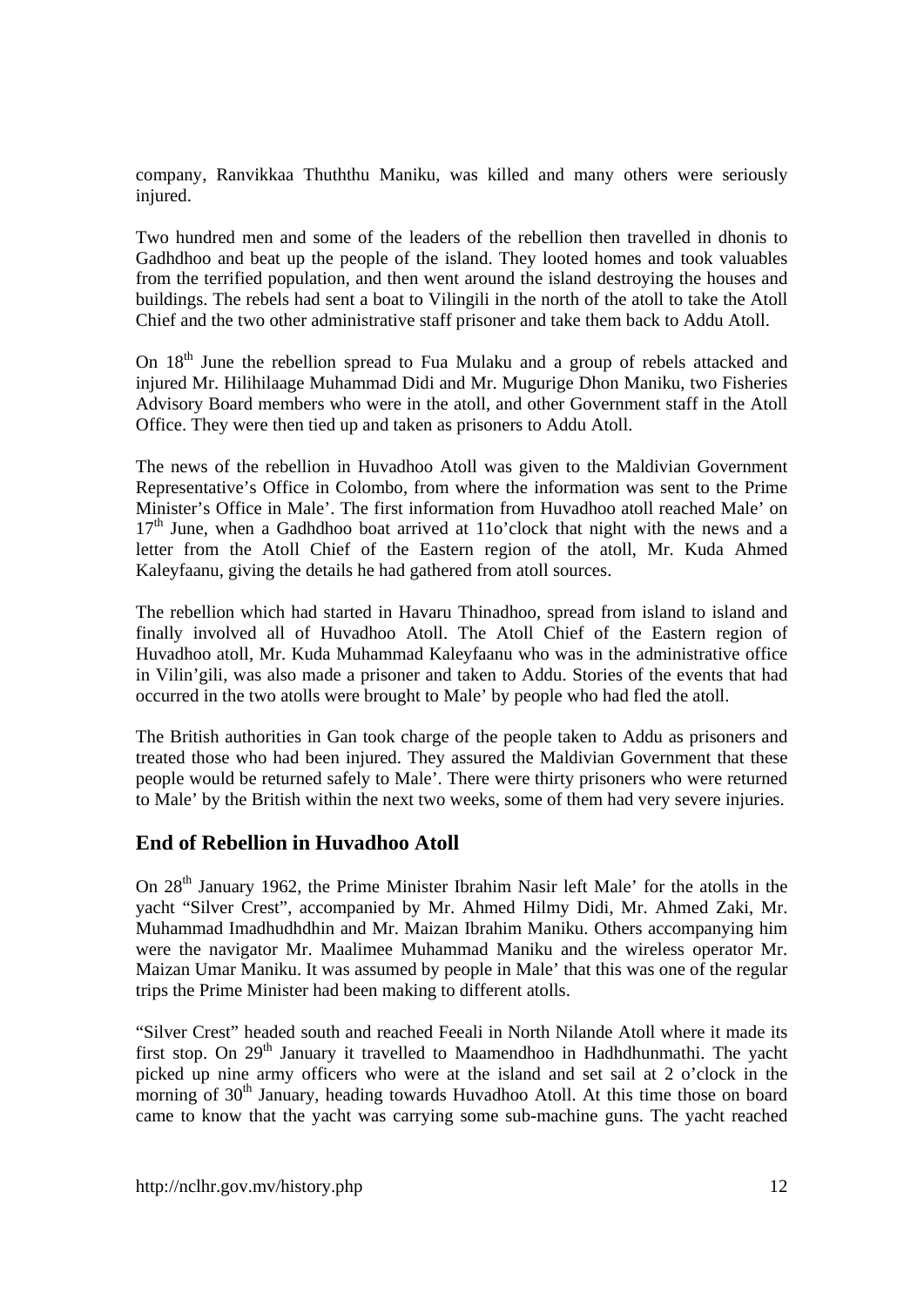Havaru Thinadhoo at 3 o'clock in the afternoon. At 10 o'clock the next morning Mr. Ibrahim Nasir, Mr. Ahmed Zaki, Mr. Ahmed Hilmy and Mr. Muhammad Imadhudhdhin set off in a dhoni to Havaru Thinadhoo. As the dhoni came closer to the island calling for the people to surrender, the mob gathered on the beach threw rocks and came running to attack the people in the boat with various weapons. A sub-machine gun was fired from the boat and immediately the mob stopped their attack, and then they started to flee the island.

The leaders of the rebellion were captured and brought back to a dhoni tied to "Silver Crest", to be taken back to Male' for trial. During the skirmish and the gunfire from the boat, one man from Thinadhoo was killed. The chief instigator of the rebellion, Muhammad Waheed of Thinadhoo fled to Addu Atoll.

After this second rebellion, it was decided that the island of Thinadhoo should be vacated and the people dispersed to other islands. The population of the island was asked to take their belongings and leave the island. Many of them travelled to other nearby islands to make their temporary home. The process of evacuation took many days, and when everyone had left, Thinadhoo became an unpopulated island. Gadhdhoo Island was made the administrative centre of Huvadhoo atoll.

Huvadhoo Atoll was again divided administratively into two sections, this time into a northern and a southern region, with Gadhdhoo as the southern administrative island and Vilin'gili as the northern administrative island. Atoll Chiefs were appointed to the two sections and atoll committees were elected, thus putting in place the atolls' administrative network. All the prisoners taken in Huvadhoo were sent to Male'. On 14th February 1962 "Silver Crest" returned to Male'

The detainees from Huvadhoo were housed in the prison in Male'. In mid-March, an epidemic of dysentery broke out in the section that housed these prisoners, and they were moved to new quarters built on Vilingili in Male' Atoll. Some deaths occurred from the disease, including that of Muhammad Saeed, one of the leaders of the rebellion.

# **Referendum of 16th March 1962**

The Prime Minister wished to have a referendum taken to see if he had the confidence of the public on how matters relating to the problem of the southern atolls had been handled. On 16<sup>th</sup> March 1962, a referendum was held in Male' and in all atolls of Maldives, except for the three southern atolls. The results showed that a majority of 81.285% had confidence in the Prime Minister.

# **Improving Relations**

During the period after the signing of the 1960 Agreement, there were signs of improving relations between the British and the Maldives. On  $21<sup>st</sup>$  March 1962, the British High Commissioner in Ceylon, Sir A.F. Morley paid a visit to Maldives on the ship H.M.S. Eastbourne. Lady Morley accompanied him, and the visit turned out to be a very cordial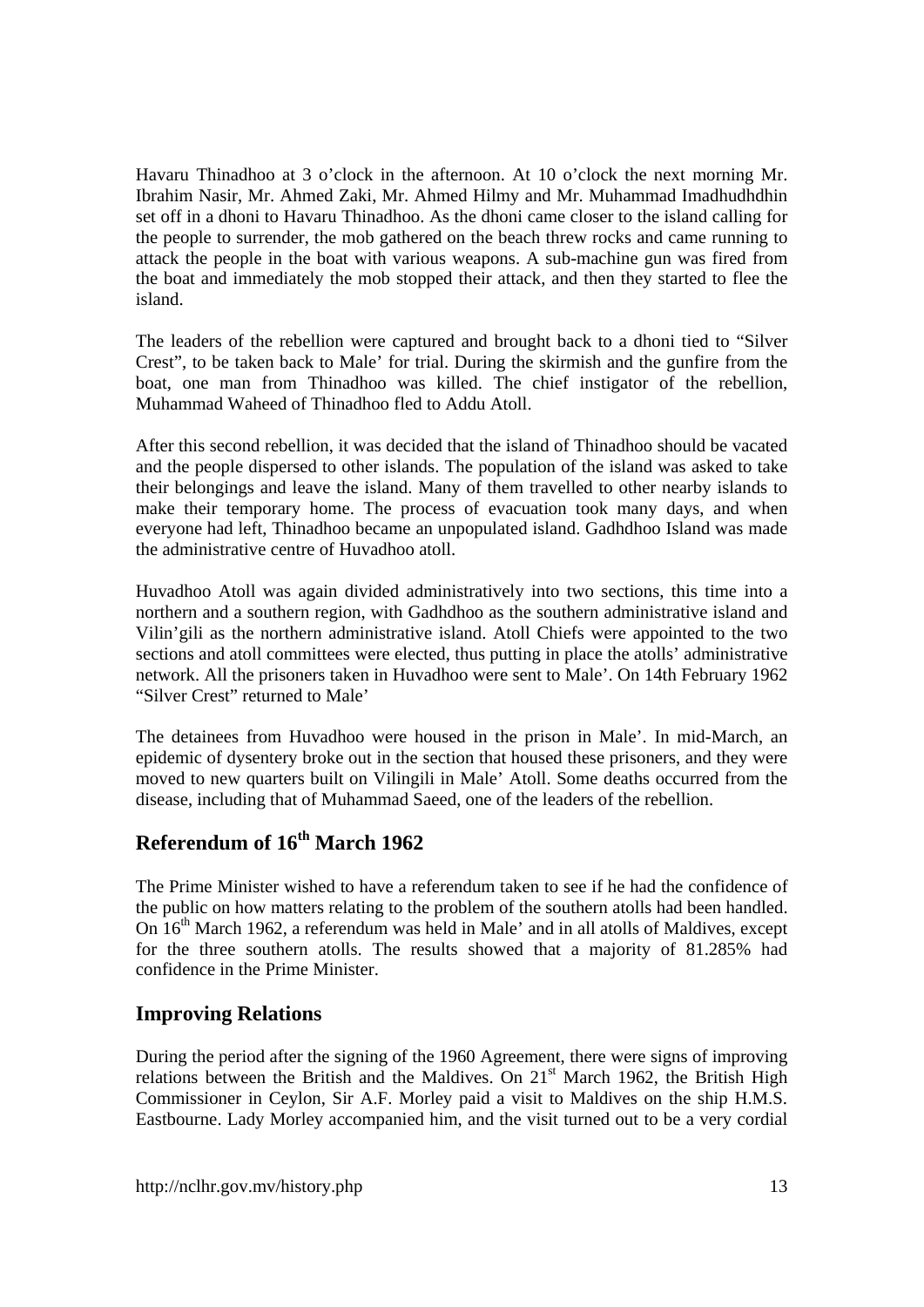one, with many functions carefully planned by the Maldivian authorities. The chief purpose of this visit was to present His Highness the Sultan of Maldives Muhammad Fareed I, with the medal of K.C.M.G. awarded by Queen Elizabeth II of England.

On 14<sup>th</sup> February 1962, Prime Minister Ibrahim Nasir sent a letter to the British High Commissioner in Colombo, Sir Alexander Morley, stating that the Maldivian Government would send their officials to Addu Atoll only when the problems regarding the Atoll were settled in a satisfactory manner for both parties. In his reply of  $21<sup>st</sup>$  March, the High Commissioner stated that the British Government felt that there should be no more delay in sending Maldivian officials to the atoll. He also felt that the Maldivian Government should now grant a pardon to the Addu people with no pre-conditions attached. He also felt that the number of personnel sent at first should not be more than six, and that it would be better not to include any police or army officers in this group. In his reply to this letter, Prime Minister Nasir accepted the suggestions made by the Ambassador, saying that if the Addu people accepted the authority of the Maldivian Government and the conditions stated in the Maldivian Government's letter of  $7<sup>th</sup>$  July 1961 an unconditional pardon would be given to them. This letter was sent to the High Commissioner through Mr. Arthington Davy, the British Representative in Maldives.

In accordance with the matters agreed to in the letters exchanged between Male' and the British Ambassador in Colombo, on  $15<sup>th</sup>$  April 1962 the following Maldivian officials were sent to Addu Atoll. They were:

- 1. Mr. Ibrahim Haleem………………as acting Atoll Chief
- 2. Mr. Ali Riza ………………………as acting Liaison Officer
- 3. Mr. Ali Ibrahim Maniku…………..secretary
- 4. Mr. Sikka Thuththu Didi…………..storekeeper
- 5. Mr. Zakariyya of Kinilhus…………cook
- 6. Mr. Abdul Rahman………………...general workman.

This team carried with them part of the general documentation necessary to re-open the Addu Atoll Office.

On the first day of their arrival in Gan, Mr. Arthington Davy and Mr. Abdullah Afeef and the British commander in charge of the base met them. However, there was no chance for any negotiations to take place because throughout the one and a half days of their stay, there were screaming mobs shouting obscenities at the Maldivian Government and the visitors from Male', even screaming for their blood. There were mobs made up of island women too. The British seemed unable to control them and Afeef made no effort at all to stop the mob. On Mr. Arthington Davy saying that he could not guarantee their safety, the official in charge of the Male' team, Mr. Ibrahim Haleem, decided to leave the atoll and return to Male', as they were unable to carry out their work.



**Mr. Abdullah Afeef**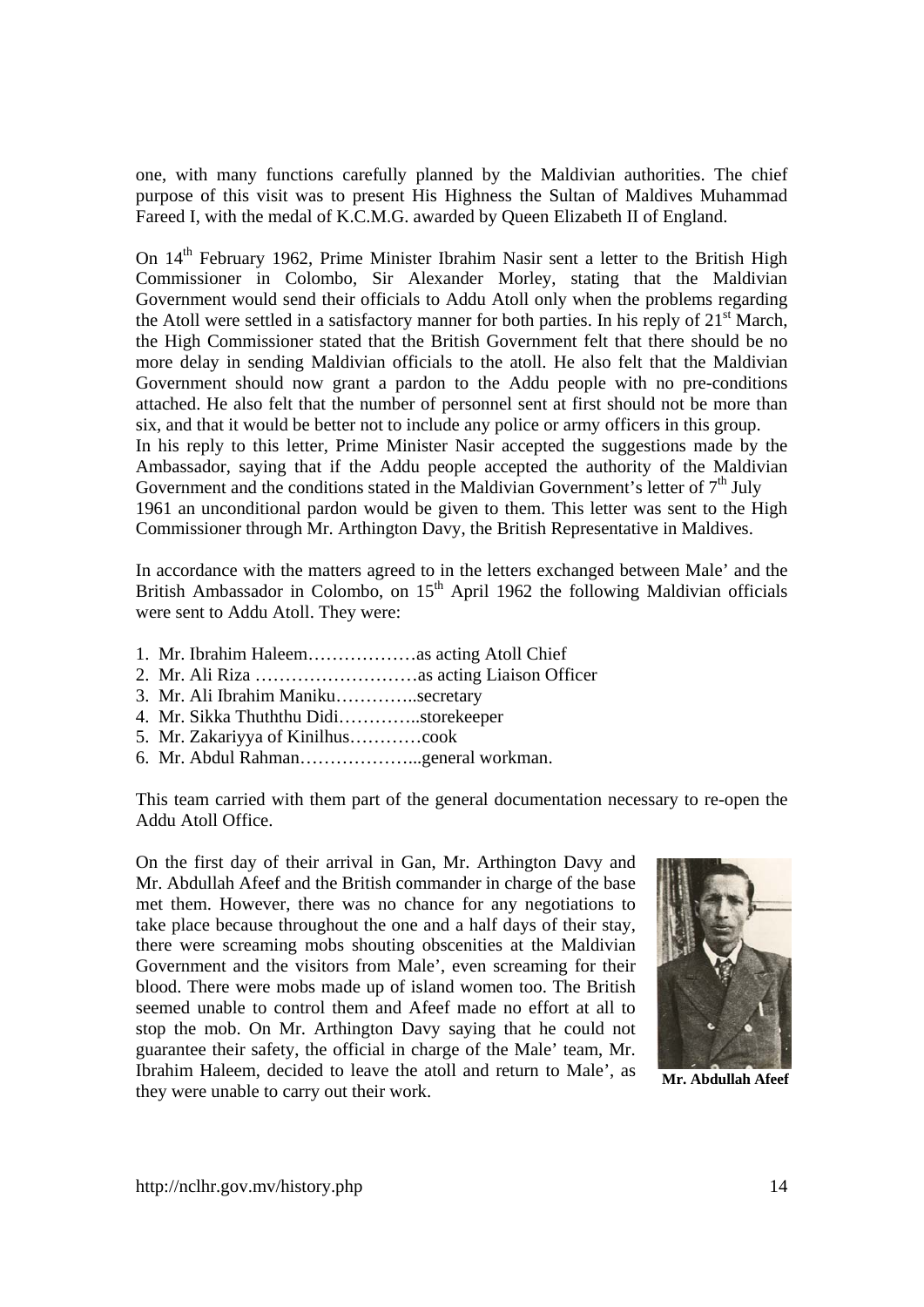### **A New Committee**

A new committee was chosen by the Prime Minister on  $16<sup>th</sup>$  April 1962, to work with the British authorities with the aim of resolving the problems in Addu, arising from the establishment of a British base in the Atoll. This committee consisted of the following members:-

- 1. Mr. Ibrahim Shihab
- 2. Mr. Ahmed Zaki
- 3. Mr.Ahmed Hilmy Didi

The Parliamentary Under-Secretary of the Commonwealth Relations Office in Britain, the Duke of Devonshire arrived in Male' on 18<sup>th</sup> April and was met at Hulhule by Mr. Arthington Davy and the Deputy Foreign Minister Mr. Abdullah Khaleel. The Duke met the consultative committee on Addu, in Male' on the  $19<sup>th</sup>$  April 1962. The Duke explained that he was in Male' to ask for more assistance from the Maldivian Government. This was to request the Maldivian Government to give a longer period for the lease of Gan and also to lease more land from the atoll. The Committee's reply was that the Maldivian Government had been patient for six years since the problems began at Addu, and it was not possible to discuss any new matters before the existing problems had been resolved. Two days later on the 21<sup>st</sup> of April, the Duke met the Committee again, but again the Committee was unwilling to discuss other issues until existing matters were sorted out.

In the last week of July1962, the Prime Minister Mr. Ibrahim Nasir wrote to the British Prime Minister Harold Macmillan regarding a solution to the long standing Addu problem. In reply Mr. Macmillan said that he would be sending a representative to Male' to discuss and settle the Addu problem in October 1962 if the time was convenient to the Maldivian Government. The time was confirmed and the discussions were agreed to be held in October.

# **Arrival of Sir Arthur Snelling K.C.M.G.**

On 19<sup>th</sup> October 1962 the Deputy Secretary of the Commonwealth Relations Office Sir Arthur Snelling arrived in Male'. Sir Arthur Snelling is in Maldives as the emissary of the British Prime Prime Minister for discussions with the Maldivian Government on the Addu issue. Mr. L. S. Howard of the air Ministry accompanied him as his advisor. Sir Arthur Snelling met with the Maldivian officials for the discussions on Addu. The members consisted of the following:-

- 1. Mr. Ibrahim Nasir………………….Prime Minister
- 2. Mr. Ibrahim Rasheed………………Minister of Home Affairs.
- 3. Mr. Ibrahim Shihab………………..Attorney General
- 4. Mr. Abdullah Khaleel……………...Deputy Minister of Foreign Affairs
- 5. Mr. Ahmed Zaki…………………...Minister of Justice (Mr. Zaki interpreted

During the discussions).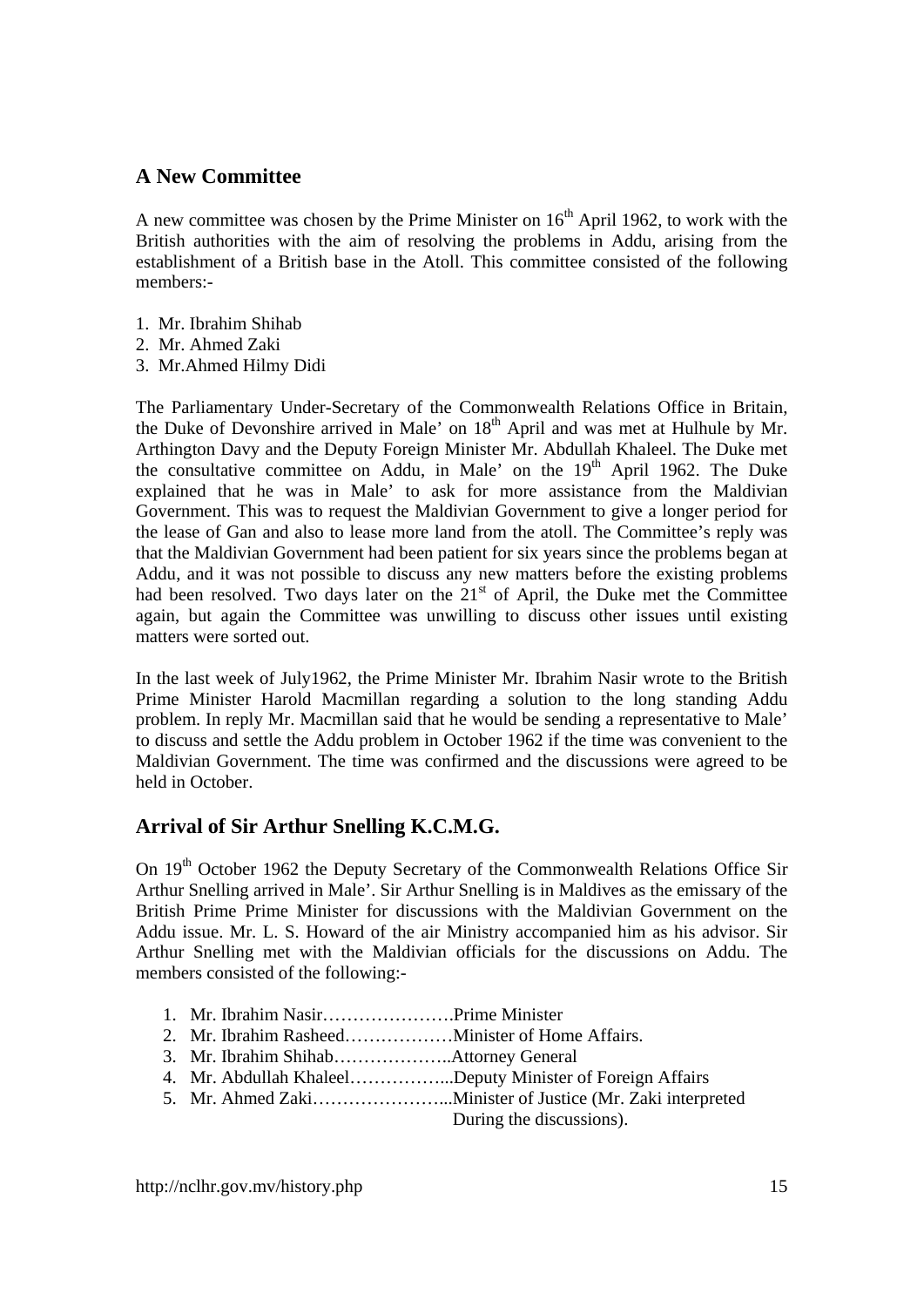6. The British Government was represented by Sir Arthur Snelling, Mr. Howard and Mr. Arthington - Davy the British Representative in Maldives. These were discussions were held over many days. During the discussions, the Prime Minister proposed the abrogation of all articles of the agreement signed in 1960 between the Maldivian Government and the British, except for the article regarding the use of the staging post. This proposal was made at the fifth session of discussions held on 4<sup>th</sup> November 1962. There was no agreement on the new issue raised by the Maldivian Government.

Soon after this there were large demonstrations called by women of Male', who held rallies expressing their discontent and anger at the British refusal to give complete freedom to the Maldives. The residence of the British Representative was in the island of Dhoonidhoo, and after shouting slogans and demonstrating in Male', the women made their way close to the island in dhonis. They were unable to disembark because the Maldivian police did not allow them, but they shouted slogans from the dhonis, making sure that their displeasure came to the notice of the people in Dhoonidhoo.

The day after the demonstrations a British Navy ship arrived and cast anchor close to Dhoonidhoo. The Government had not been informed of this ship's arrival, in the usual manner. Later, the British Ambassador informed the Maldivian Representative in Colombo that Sir Arthur Snelling felt that the Navy ship had come to Maldives in connection with the discussions on the Addu problem. However, Mr. Arthington Davy the British Representative in Maldives told the Foreign Ministry that the ship was there for the protection of Dhoonidhoo Island. This ship the "H.M.S. Lockfada" was followed by the "H.M.S. Caesar" which was followed by the "H.M.S. Casembra" and thereafter by "H.M.S. Blackpool" and "H.M.S. Caprice". These Navy ships were posted in Male' harbour ready to evacuate British personnel in case of danger. During the following months, a British Navy ship always had a ship in Male' harbour anchored close to Dhoonidhoo. H.M.S. Whitby and H.M.S. Cavendish were two of the other ships that carried out these duties during the next few months.

The Maldivian Government apologized for the women's demonstrations, but it became obvious to all concerned that the people in other regions of Maldives also wished to demonstrate their feelings of frustration. These scenes of anger were directed mainly towards the British Representative Mr. Davy, the reason being that in spite of the years gone by, no solution had been reached regarding the Addu issue.

During this time there was some speculation in the media that Russia wished to lease the Gan Island base in Maldives. At the same time there were also many overtures of friendship by the Russians towards the Maldives.

A visit by the British Secretary of State for the Colonies and Secretary of State for Commonwealth Relations Mr.Duncan Sandys was announced for early September 1963. He arrived on  $7<sup>th</sup>$  September 1963. Accompanying him were Mrs. Sandys, the British High Commissioner in Colombo Sir Michael Walker and Lady Walker, Mr. Heap, Miss Smith Private Secretary, and Mr. Roundthwaite, an official from the British High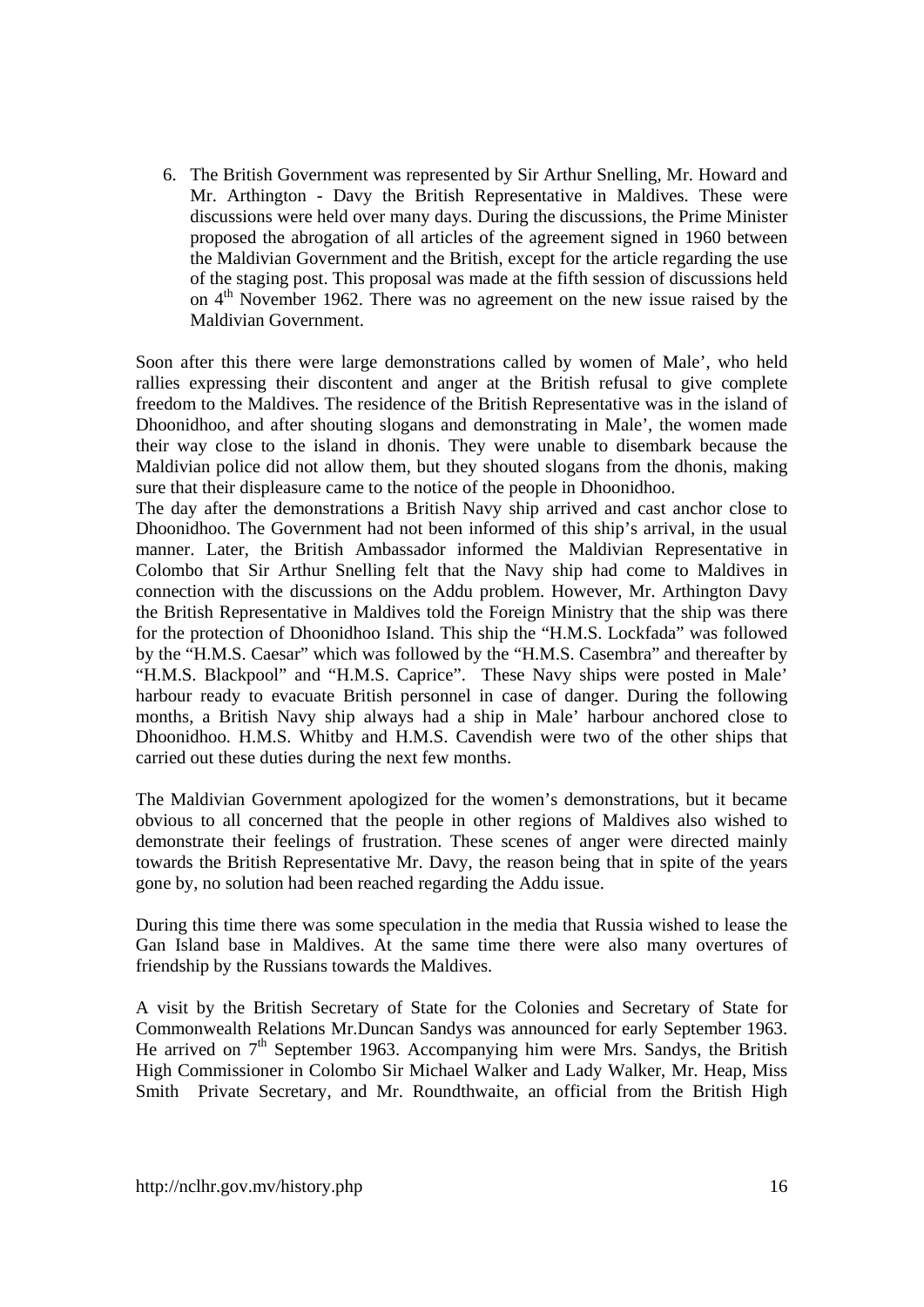Commission in Colombo. The British officials taking part in the discussions were the following:-

- 1. Mr. Duncan Sandys………British Secretary of State for the Colonies and Secretary of State for Commonwealth Relations
- 2. Sir Michael Walker………British High Commissioner in Colombo
- 3. Mr. Arthington Davy……..British Representative in Maldives.
- 4. Mr. Heap………………….First Secretary of the British High Commission in Colombo.
- 5. Mr. Roundthwaite……….. from the British High Commission in Colombo

The Maldivian officials taking part in the discussions were the following:-

- 1. Mr. Ibrahim Nasir……………….Prime Minister.
- 2. Mr. Ibrahim Rasheed……………Minister of Home Affairs
- 3. Mr. Ibrahim Shihab……………...Attorney General
- 4. Mr. Ahmed Zaki…………………Minister of Justice
- 5. Mr. Ahmed Hilmy Didi………….Minister of Health
- 6. Mr. Abdullah Khaleel……………Deputy Minister of Foreign Affairs

Mr. Ahmed Zaki acted as interpreter during the discussions. Three sessions were held during which Mr. Sandys assured the Maldivian Government that the Addu problem would be resolved. He also requested that the individuals who had staged the rebellion should be given a pardon for their actions before the re-establishment of Maldivian authority over Addu Atoll. He also requested the Maldivian Government to give an additional land in Hithadhoo for the establishment of a British Broadcasting Service relay station.



**Lord Duncan Sandys in Hulhule'** 

The Maldivian Government proposed certain changes to the Agreement of 1960 and asked for a reply to the Government's earlier request for full and complete independence from Britain. Mr. Duncan Sandys (later lord Duncan Sandys) gave his assurance that the Addu problem would be settled before the  $31<sup>st</sup>$ of December of that year, but the matter of full independence for Maldives was one he would have to discuss with his Government after his return to Britain. He asked that the Maldivian Government send the request formally to the British Government.

The final discussions with Mr. Sandys were held on  $8<sup>th</sup>$  September 1963 and the following agreement was reached:

#### AGREEMENT

The Maldivian Prime Minister, Mr. Ibrahim Nasir, and the British Secretary of State for Commonwealth Relations, Mr. Duncan Sandys, have, on behalf of their respective Governments, agreed as follows: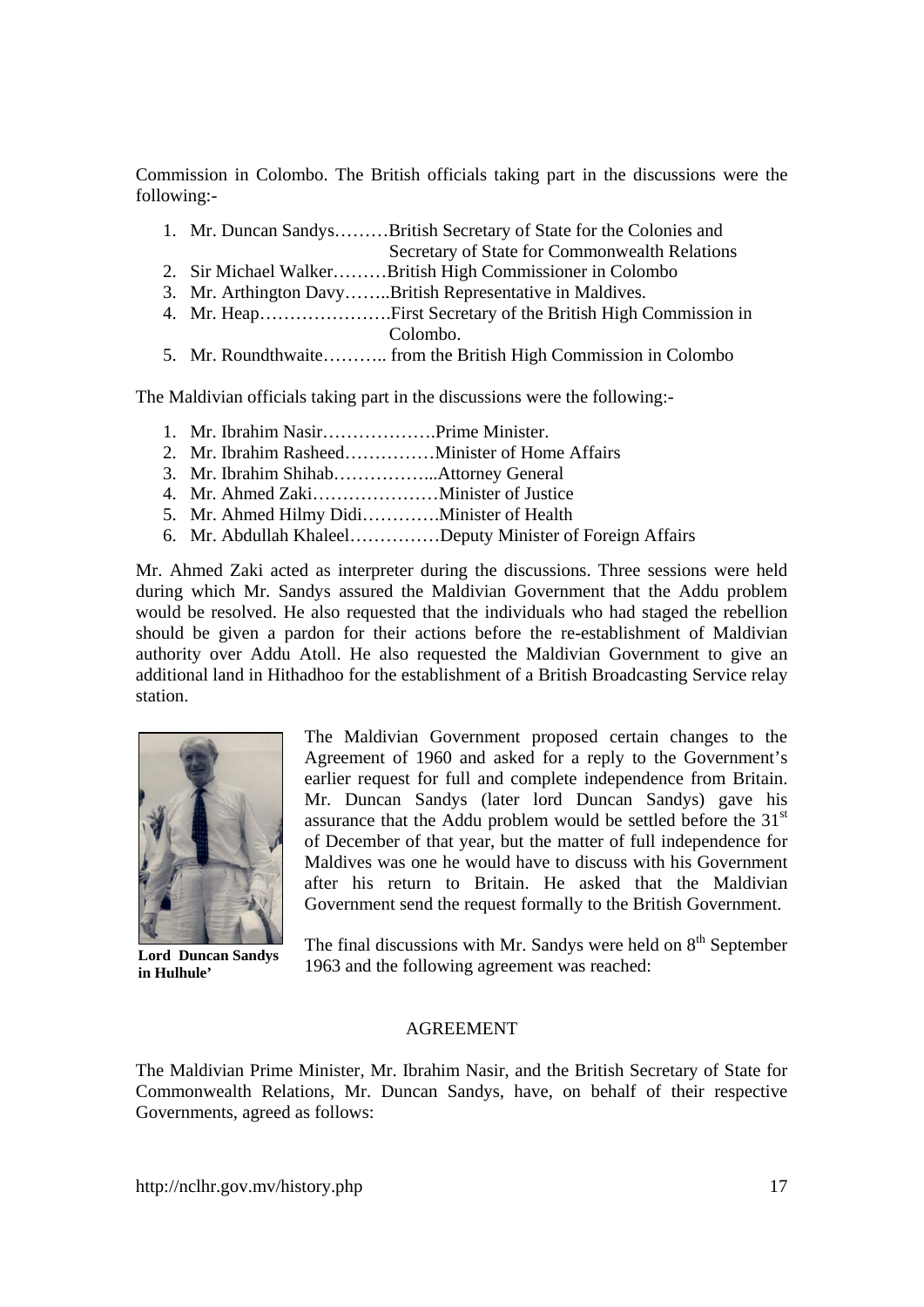- (a) The British Government agrees to take such steps as may be necessary to re-establish the authority of the Maldivian Government in Addu Atoll not later than  $31<sup>st</sup>$  December, 1963.
- (b) To facilitate the smooth implementation of this decision, the Maldivian Government agrees to grant an unqualified pardon and indemnity to all the inhabitants of Addu Atoll in respect of all acts connected with or arising from the revolt of the atoll, up to the date of the re-establishment of the Maldivian Government's authority.
- (c) With effect from the date of the re-establishment of the Maldivian Government's authority in Addu Atoll, the Maldivian Government agrees to make available to the British Government such additional land on Hithadhoo as the British Government may require for the establishment , operation and maintenance of further radio installations by them or by the British Broadcasting Corporation, on the same terms, regarding the tenure of the land and the status of the necessary personnel (whether military or civilian) as those set out in the agreement of 1960.

A joint communiqué to this effect was issued on  $9<sup>th</sup>$  September 1963 by the Maldivian Prime Minister and the British Secretary of State for Commonwealth Relations.

Mr. Duncan Sandys and his party left Male' for Addu Atoll on  $9<sup>th</sup>$  September. At Hulhule' Airport Mr. Sandys requested Mr. Ibrahim Rasheed, the Minister of Home Affairs to provide him with a Maldivian flag as he might not be able to get one in Addu Atoll. Before his departure he said that, the Maldivian flag he had just received would be flying in Addu that day.

In Addu Atoll Mr. Sandys issued the following press release on the same day:

# **Press Note issued from Gan by Mr. Duncan Sandys, 9 September 1963**

"The British Government have, for a long time, made it clear to the people of Addu Atoll that it was their intention to re-establish the Authority of the Maldivian Government here. The British Government are convinced that it is in the best interests of the people of Addu and of the people of Maldives as a whole, that normal relations should be reestablished with the Central government in Male' and that the present unnatural division between these two sections of the Maldivian people should be brought to an end.

I have just returned from a visit to Male', where I have had talks with Maldivian Ministers. After full discussions we decided that the time had now come to restore the Authority of the Maldivian Government in Addu Atoll as quickly as possible, and in any case not later than the end of this year. The necessary preparations will begin at once.

The Maldivian Government have given a solemn undertaking to the British Government that a full pardon will be granted in respect of all acts committed in the past in connection with the revolt in Addu Atoll. I ask all the people of Addu Atoll to co-operate fully in the preparations for the return of the Maldivian Government. No-one who co-operates now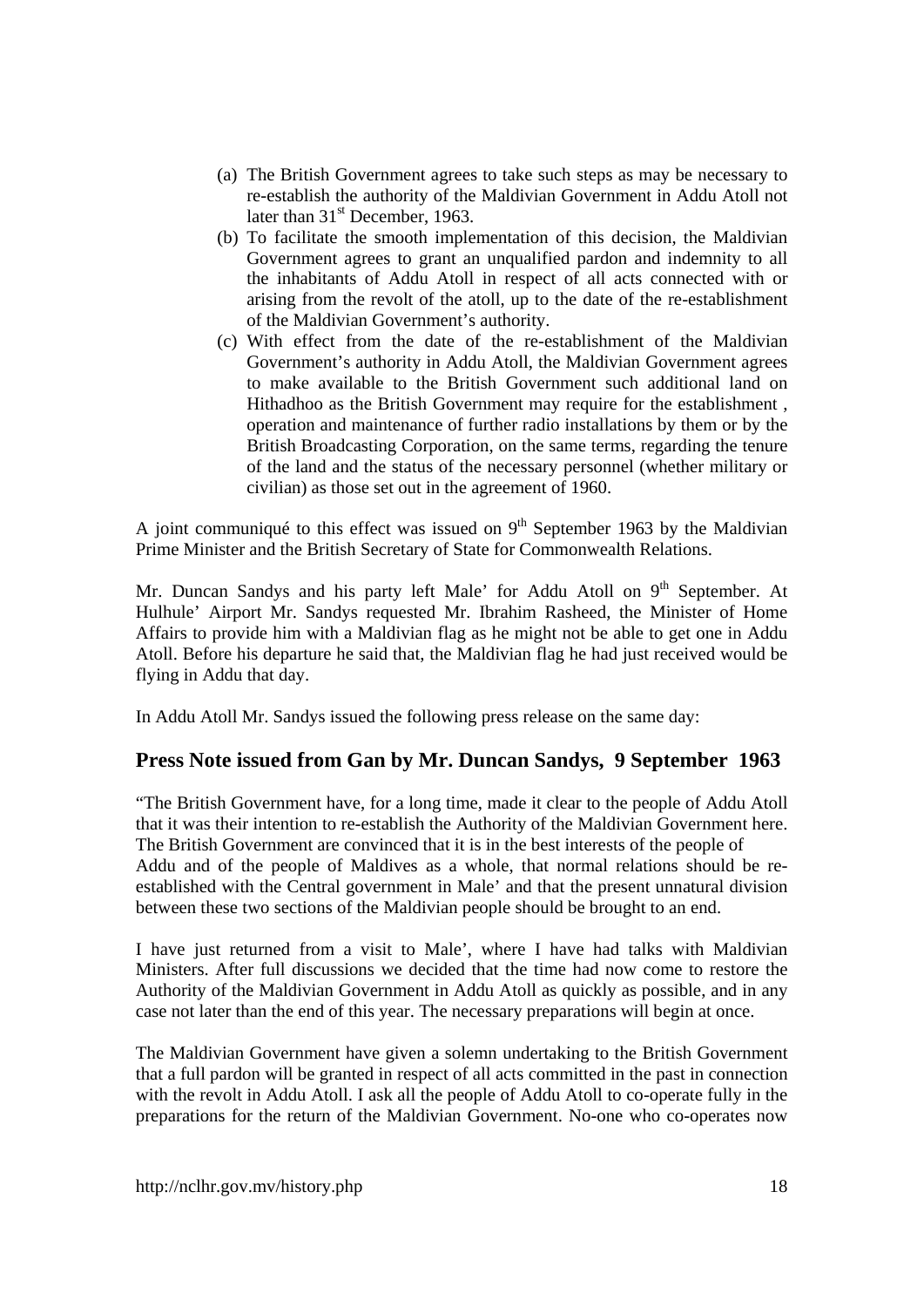need have any fear or anxiety that they will suffer in any way for acts which they may have committed in the past in connection with the revolt. The pardon granted by the Maldivian government is a formal Agreement with the British Government and I have every confidence that it will be implemented to the full.

The restoration of the authority of the Maldivian Government in Addu Atoll will, of course, not affect in any way the position of the British Forces in Gan and Hithadhoo, or their happy relations with the inhabitants. The Political Advisor, Mr. Roundthwaite, will make contact with each of the villages as soon as possible, to explain the position, and to answer any questions. I assure the people of Addu Atoll of the firm friendship of the British Government and of the British Forces here, and of our desire to see you all continue to live happily in peace and prosperity."

On 29<sup>th</sup> September 1963 the Maldivian Prime Minister chose a Committee which was given the mandate to hold discussions with the British in order to settle the Addu problem. The members were the following:

- 1. Mr. Ibrahim Rasheed…………………………….Minister of Home Affairs.
- 2. Mr. Ibrahim Shihab………………………………Attorney General
- 3. Mr. Ahmed Zaki………………………………….Minister of Justice
- 4. Mr. Ahmed Hilmy Didi…………………………..Minister of Health.

### **British Government gives Afeef Asylum in Seychelles**

On 29<sup>th</sup> September 1963, Mr. Arthington Davy, the British Representative in Maldives, informed the Prime Minister of Maldives that Mr. Afeef, the leader of the revolt in Addu Atoll, and his family was to be given asylum in Seychelles. The Prime Minister said that this would amount to the British Government interfering in Maldives' internal affairs, which was in direct opposition to the agreement the British had signed with Maldives. However, on  $1<sup>st</sup>$  October 1963, Mr. Abdullah Afeef and his family were taken to Seychelles by the British and given political asylum in that country.

Although promises had been made by the British to settle the Addu problem before the end of the year, this did not happen, and the fact that Britain gave Mr. Afeef asylum in the Seychelles served to anger the local population against the British. The population of Male' showed opposition to the British Representative, through demonstrations, and by causing damage to British property in Male' and Hulhule'.

### **Fua Mulaku surrenders**

On 1<sup>st</sup> November 1963 Fua Mulaku surrendered to the Maldivian Government, ending more than two years of rebellion. When a delegation from the atoll came to Male' to inform the Government of their surrender, they gave the news that there was flooding in the atoll due to very heavy rain. They had not been able to grow the yams which were part of their staple diet, because of flooding, and things were very difficult in the atoll. The Government sent emergency food rations and started a fund for assistance to the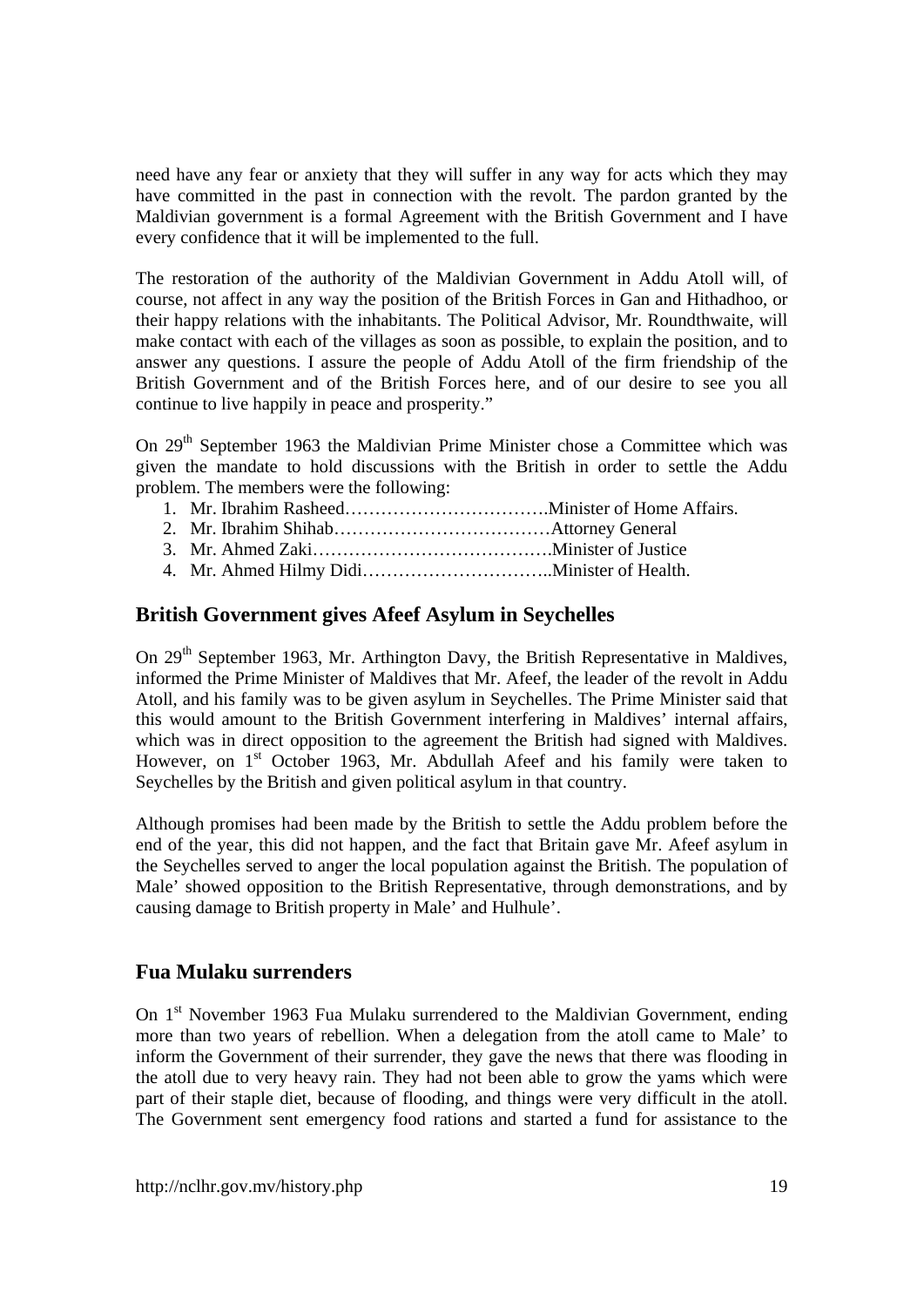atoll. An Atoll Shop was opened for Fua Mulaku, as had been done for the other atolls, to give the atoll additional income. Until an Atoll Chief could be chosen, two of the most dependable leaders in the Atoll were asked to look after Fuah Mulaku Atoll's affairs.

# **Adduans start arriving in Male'**

Mr. Roundthwaite who had been working in Addu to settle the Addu problem, informed Mr. Arthington Davy that a group of Adduans who wished to accept Maldivian Government rule, had left Addu to come to Male'. Mr. Arthington Davy informed the Maldivian government of this development on  $7<sup>th</sup>$  November 1963. In December more people from Addu arrived in Male' at various times, declaring their loyalty to the Maldivian Government. Many of the leading members of the Atoll's population came to Male' during this period of change.

In late December, an Atoll Committee to direct activities in the Atoll was elected in Addu. This was in line with the regulations for all atolls. The people in charge of the newly elected Committee were two reliable leaders who had come to Male' declaring their allegiance to the Maldivian Government. When they arrived in Addu to hold the elections, they found many people beaten up and imprisoned in Maaran'ga. Since this building was one of those being used by the British this incident raised doubts about their intentions, and complicity in the activities of those people opposed to the Maldivian Government.

As more people arrived from Addu, the real situation of the people in the atoll was revealed to the Government in Male'. The Atoll had no law and order, and people were afraid to go about their normal affairs because of their fear of attack by unruly groups. There was a lack of the main food items, rice, flour and sugar. The dried fish, copra and coir rope made by the people on the instruction of Mr. Afeef had not been exported and were rotting in the warehouses. Less Maldivian labour was required on the British base after its completion and therefore there were fewer people receiving payment from the British. All these factors together caused the Adduans great difficulty.

With the arrival of the Addu people in Male', the Government stepped in to protect them from angry locals. The Ministry of Defense even declared it an offence to use abusive language at these new arrivals.

After five years of rebellion, Addu Atoll did not have the administrative infrastructure in place as in the other atolls. After the Government pardoned the people of the Atoll, and since there now were inhabitants of the atoll who wanted the Maldivian Government to take charge, the Government decided that it was time to delegate responsibility to an atoll chief and the elected Atoll Committee. Mr. Moosa Ali Didi of Hithadhoo was given the post of Acting Atoll Chief and the Atoll Committee was asked to assist in all administrative matters. These appointments took place on  $4<sup>th</sup>$  January 1964.

Economic activities were gradually started, at first under some restrictions. The Addu Atoll Shop in Male' was started under the management of Mr. Moosa Ahmed Didi of Hithadhoo.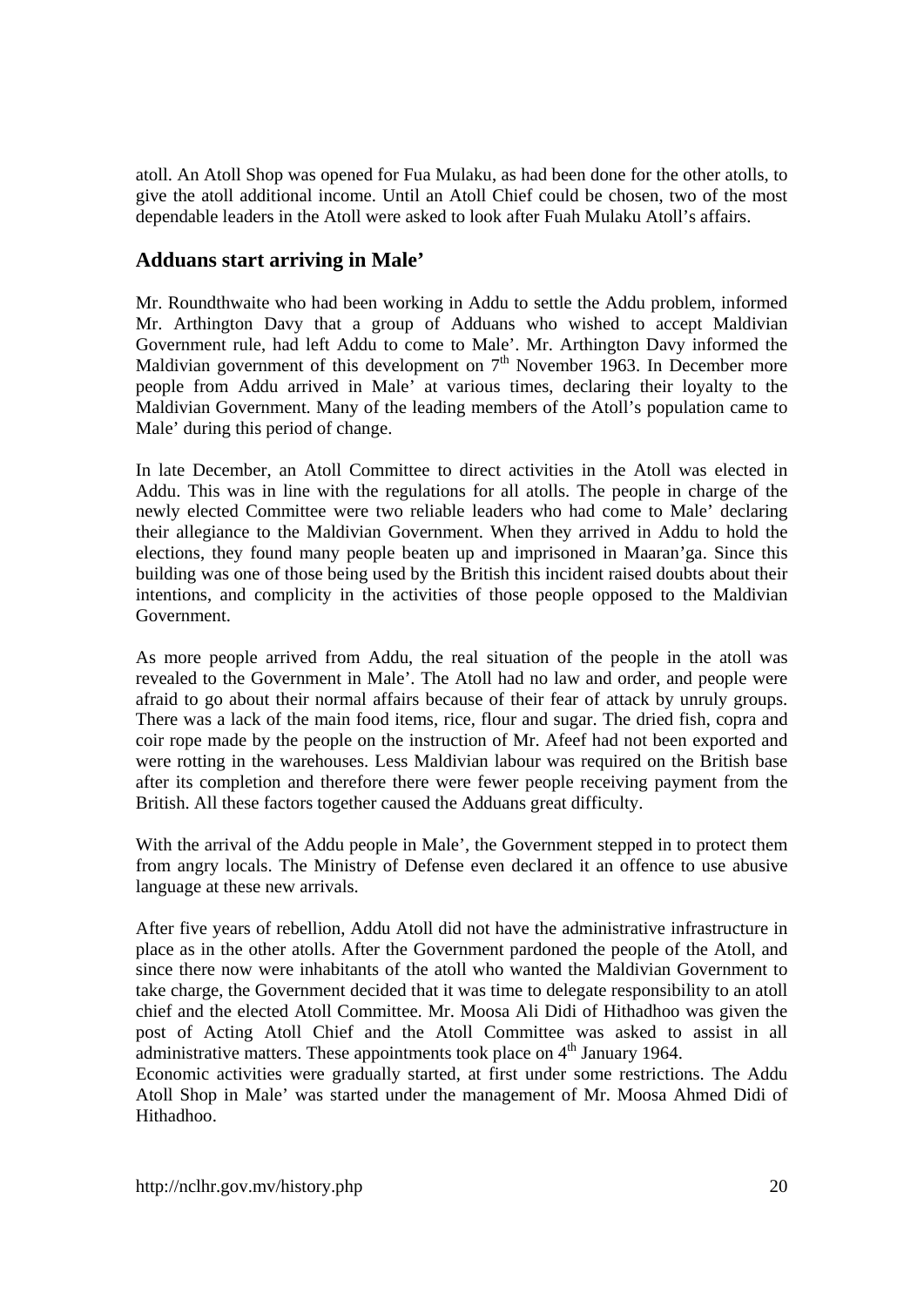### **Independence for Maldives**

The Maldivian Government had formally requested the British Government to grant independence to Maldives in a letter addressed to the Secretary of State for Commonwealth Relations, Mr. Duncan Sandys on  $25<sup>th</sup>$  September 1963. The British Government wanted assurances that the Maldivian Government would honour the terms of the Agreement. After the British sent Mr. Afeef and his family to Seychelles without the consent of the Maldivian Government, the Maldivians felt that the British had not acted according to the terms of the Agreement. Therefore they were not agreeable to discussing any other matters until these matters had been cleared.

Assurances were given by the British Representative in Maldives, Mr. Arthington Davy at a meeting with the Maldivian Prime Minister, on  $4<sup>th</sup>$  April 1964, that the British Government would be willing to grant full independence to Maldives if the Maldives would assure them that the conditions under which Gan and the land in Hithadhoo had been leased to the British remained the same. He extended an invitation to the Maldivian Prime Minister or any member of his Cabinet to come to Britain for direct discussions with the British Government. The Maldivian Prime Minister said that since the same discussions had been conducted recently in Maldives, the most important matter for the Maldivian Government now was the granting of full independence to Maldives. He suggested that a draft of the agreement could be made, and discussions held, based on the contents of the draft. He felt that travelling to Britain for these discussions were unnecessary.

The main problem the British wanted to discuss at this time was the payment of salaries to Maldivian workers in Maldivian currency. But since such an arrangement would be completely against the interests of the Addu people and a huge economic loss to them, the Prime Minister refused to discuss this point any further.

During this period there were other incidents that caused bad feelings between the British and the Maldivians. This included an incident where officers from H.M.S. Leopard boarded and searched a Maldivian fishing vessel, and the problem of the British Government transporting Maldivian citizens to the Seychelles without the permission of the Maldivian Government. Protests were held in Male' against these actions of the British Authorities, and the Government sent a strong letter of protest to the British Representative in Maldives regarding these incidents. The letter also stated that the

Maldivian Government would not hold any further discussions regarding Addu Atoll until full independence was granted to Maldives.

Formal talks on a new agreement granting Maldives full independence from the British began in Colombo on  $13<sup>th</sup>$  January 1964. A draft for the new agreement had been proposed by the British and another by the Maldivian Government. The draft proposed by the Maldivian Government was aimed at gaining full and complete independence from Britain. The Maldivian Government Representative in Colombo, Mr. Abdul Sathar Moosa Didi, and the Third Secretary Mr. Ahmed Ismail, represented the Maldivian